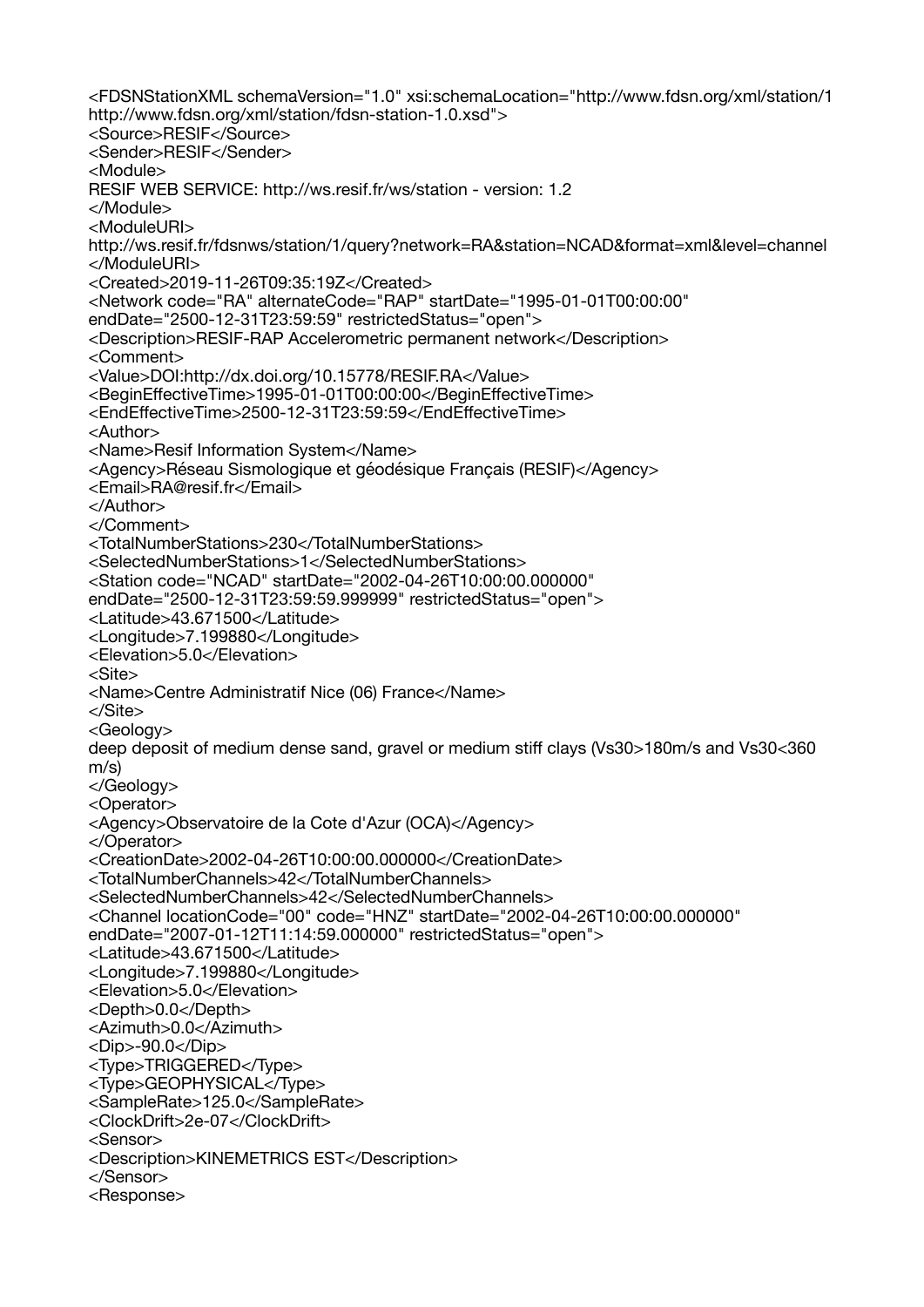<InstrumentSensitivity> <Value>1.68024e+06</Value> <Frequency>1.00</Frequency> <InputUnits> <Name>M/S\*\*2</Name> <Description>Acceleration</Description> </InputUnits> <OutputUnits> <Name>V</Name> <Description>Volts</Description> </OutputUnits> </InstrumentSensitivity> </Response> </Channel> <Channel locationCode="00" code="HN1" startDate="2002-04-26T10:00:00.000000" endDate="2007-01-12T11:14:59.000000" restrictedStatus="open"> <Latitude>43.671500</Latitude> <Longitude>7.199880</Longitude> <Elevation>5.0</Elevation> <Depth>0.0</Depth> <Azimuth>8.0</Azimuth> <Dip>0.0</Dip> <Type>TRIGGERED</Type> <Type>GEOPHYSICAL</Type> <SampleRate>125.0</SampleRate> <ClockDrift>2e-07</ClockDrift> <Sensor> <Description>KINEMETRICS EST</Description> </Sensor> <Response> <InstrumentSensitivity> <Value>1.67994e+06</Value> <Frequency>1.00</Frequency> <InputUnits> <Name>M/S\*\*2</Name> <Description>Acceleration</Description> </InputUnits> <OutputUnits> <Name>V</Name> <Description>Volts</Description> </OutputUnits> </InstrumentSensitivity> </Response> </Channel> <Channel locationCode="00" code="HN2" startDate="2002-04-26T10:00:00.000000" endDate="2007-01-12T11:14:59.000000" restrictedStatus="open"> <Latitude>43.671500</Latitude> <Longitude>7.199880</Longitude> <Elevation>5.0</Elevation> <Depth>0.0</Depth> <Azimuth>98.0</Azimuth> <Dip>0.0</Dip> <Type>TRIGGERED</Type> <Type>GEOPHYSICAL</Type> <SampleRate>125.0</SampleRate> <ClockDrift>2e-07</ClockDrift> <Sensor> <Description>KINEMETRICS EST</Description> </Sensor> <Response>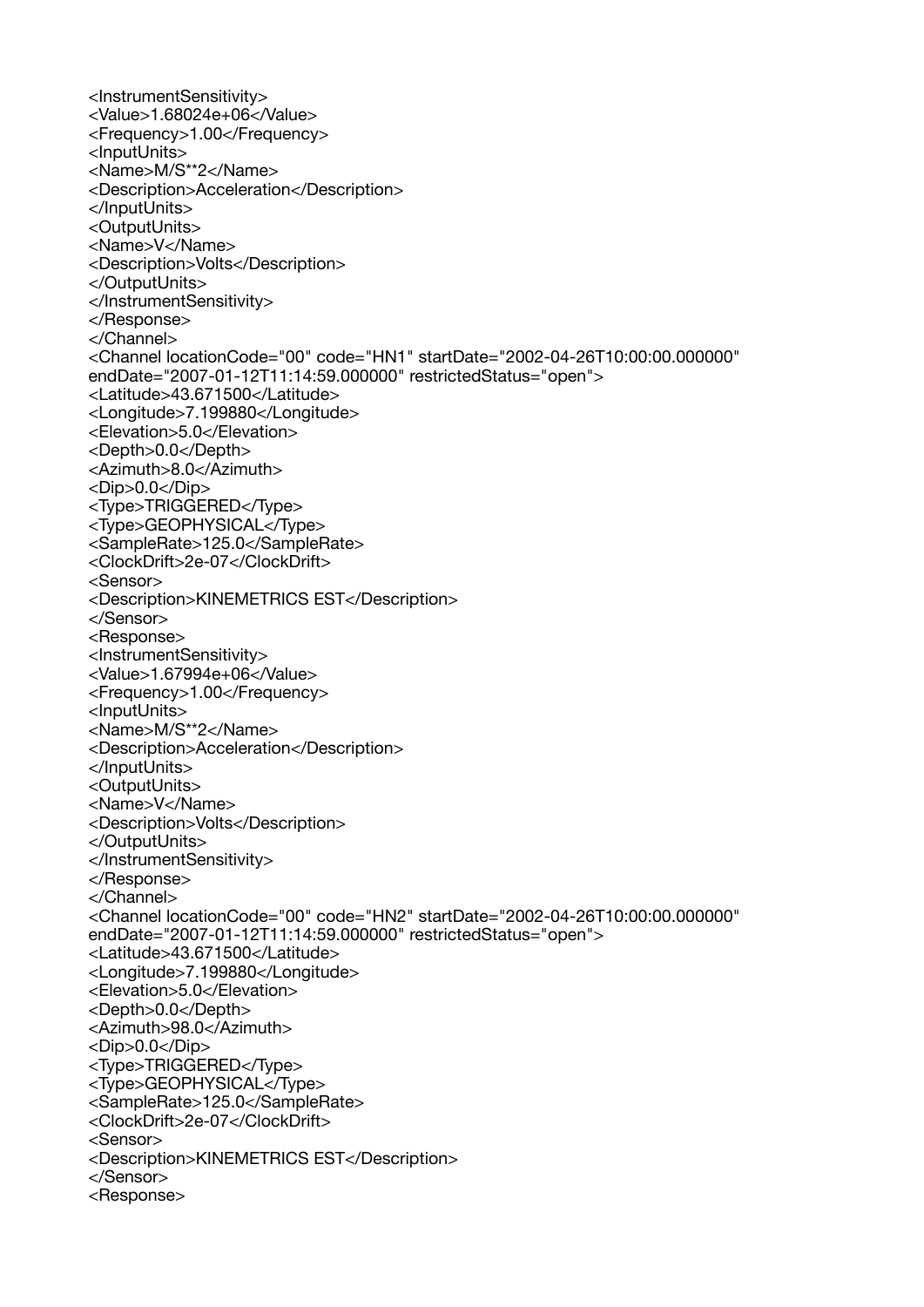<InstrumentSensitivity> <Value>1.67836e+06</Value> <Frequency>1.00</Frequency> <InputUnits> <Name>M/S\*\*2</Name> <Description>Acceleration</Description> </InputUnits> <OutputUnits> <Name>V</Name> <Description>Volts</Description> </OutputUnits> </InstrumentSensitivity> </Response> </Channel> <Channel locationCode="00" code="HNZ" startDate="2007-01-12T11:15:00.000000" endDate="2008-02-06T10:29:00.000000" restrictedStatus="open"> <Latitude>43.671500</Latitude> <Longitude>7.199880</Longitude> <Elevation>5.0</Elevation> <Depth>0.0</Depth> <Azimuth>0.0</Azimuth> <Dip>-90.0</Dip> <Type>TRIGGERED</Type> <Type>GEOPHYSICAL</Type> <SampleRate>125.0</SampleRate> <ClockDrift>2e-07</ClockDrift> <Sensor> <Description>KINEMETRICS EST</Description> </Sensor> <Response> <InstrumentSensitivity> <Value>1.68024e+06</Value> <Frequency>1.00</Frequency> <InputUnits> <Name>M/S\*\*2</Name> <Description>Acceleration</Description> </InputUnits> <OutputUnits> <Name>V</Name> <Description>Volts</Description> </OutputUnits> </InstrumentSensitivity> </Response> </Channel> <Channel locationCode="00" code="HN1" startDate="2007-01-12T11:15:00.000000" endDate="2008-02-06T10:29:00.000000" restrictedStatus="open"> <Latitude>43.671500</Latitude> <Longitude>7.199880</Longitude> <Elevation>5.0</Elevation> <Depth>0.0</Depth> <Azimuth>8.0</Azimuth> <Dip>0.0</Dip> <Type>TRIGGERED</Type> <Type>GEOPHYSICAL</Type> <SampleRate>125.0</SampleRate> <ClockDrift>2e-07</ClockDrift> <Sensor> <Description>KINEMETRICS EST</Description> </Sensor> <Response>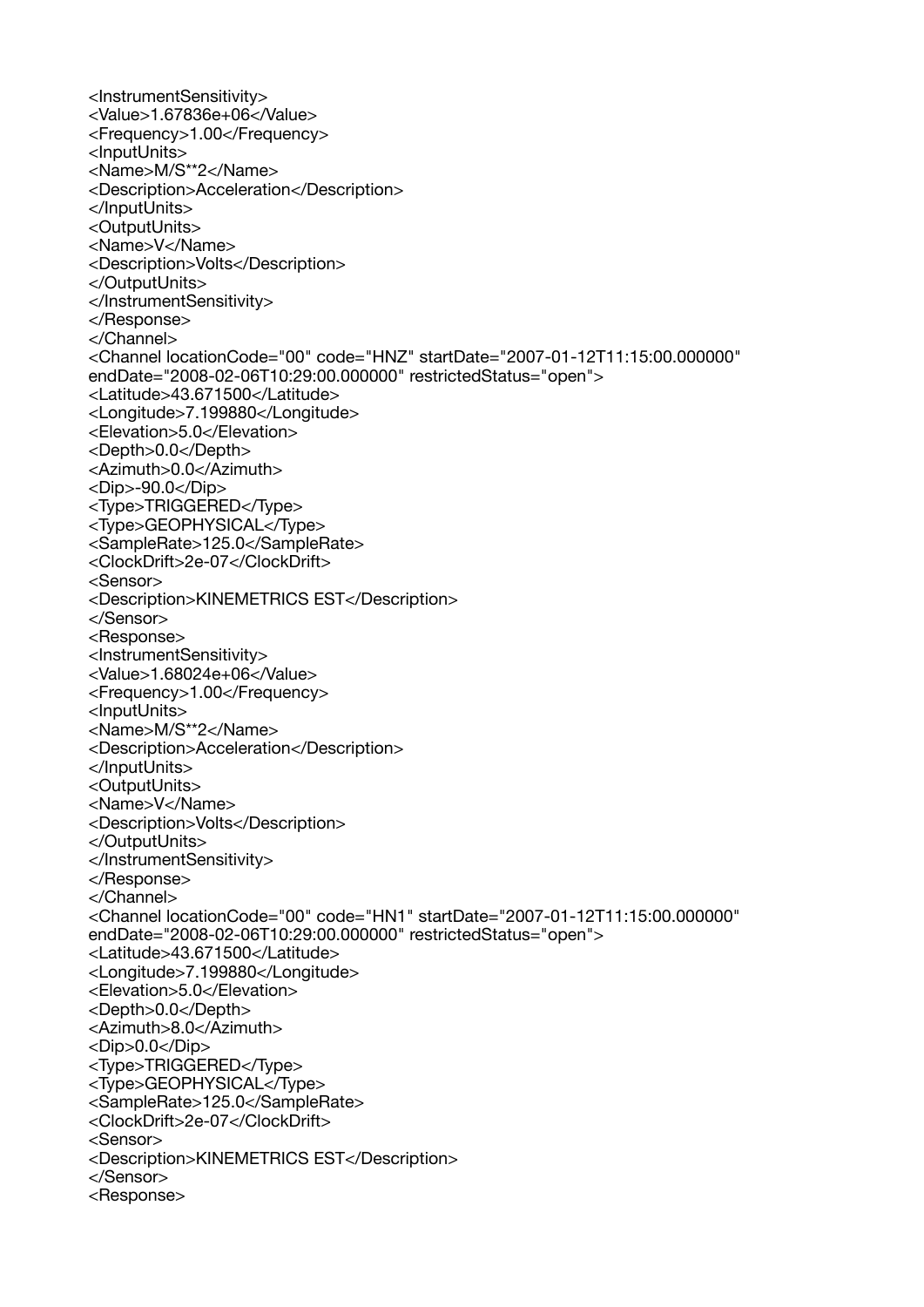<InstrumentSensitivity> <Value>1.67994e+06</Value> <Frequency>1.00</Frequency> <InputUnits> <Name>M/S\*\*2</Name> <Description>Acceleration</Description> </InputUnits> <OutputUnits> <Name>V</Name> <Description>Volts</Description> </OutputUnits> </InstrumentSensitivity> </Response> </Channel> <Channel locationCode="00" code="HN2" startDate="2007-01-12T11:15:00.000000" endDate="2008-02-06T10:29:00.000000" restrictedStatus="open"> <Latitude>43.671500</Latitude> <Longitude>7.199880</Longitude> <Elevation>5.0</Elevation> <Depth>0.0</Depth> <Azimuth>98.0</Azimuth> <Dip>0.0</Dip> <Type>TRIGGERED</Type> <Type>GEOPHYSICAL</Type> <SampleRate>125.0</SampleRate> <ClockDrift>2e-07</ClockDrift> <Sensor> <Description>KINEMETRICS EST</Description> </Sensor> <Response> <InstrumentSensitivity> <Value>1.67836e+06</Value> <Frequency>1.00</Frequency> <InputUnits> <Name>M/S\*\*2</Name> <Description>Acceleration</Description> </InputUnits> <OutputUnits> <Name>V</Name> <Description>Volts</Description> </OutputUnits> </InstrumentSensitivity> </Response> </Channel> <Channel locationCode="00" code="HNZ" startDate="2008-02-06T10:30:00.000000" endDate="2013-05-22T10:30:00.000000" restrictedStatus="open"> <Latitude>43.671500</Latitude> <Longitude>7.199880</Longitude> <Elevation>5.0</Elevation> <Depth>0.0</Depth> <Azimuth>0.0</Azimuth> <Dip>-90.0</Dip> <Type>TRIGGERED</Type> <Type>GEOPHYSICAL</Type> <SampleRate>125.0</SampleRate> <ClockDrift>2e-07</ClockDrift> <Sensor> <Description>KINEMETRICS EST</Description> </Sensor> <Response>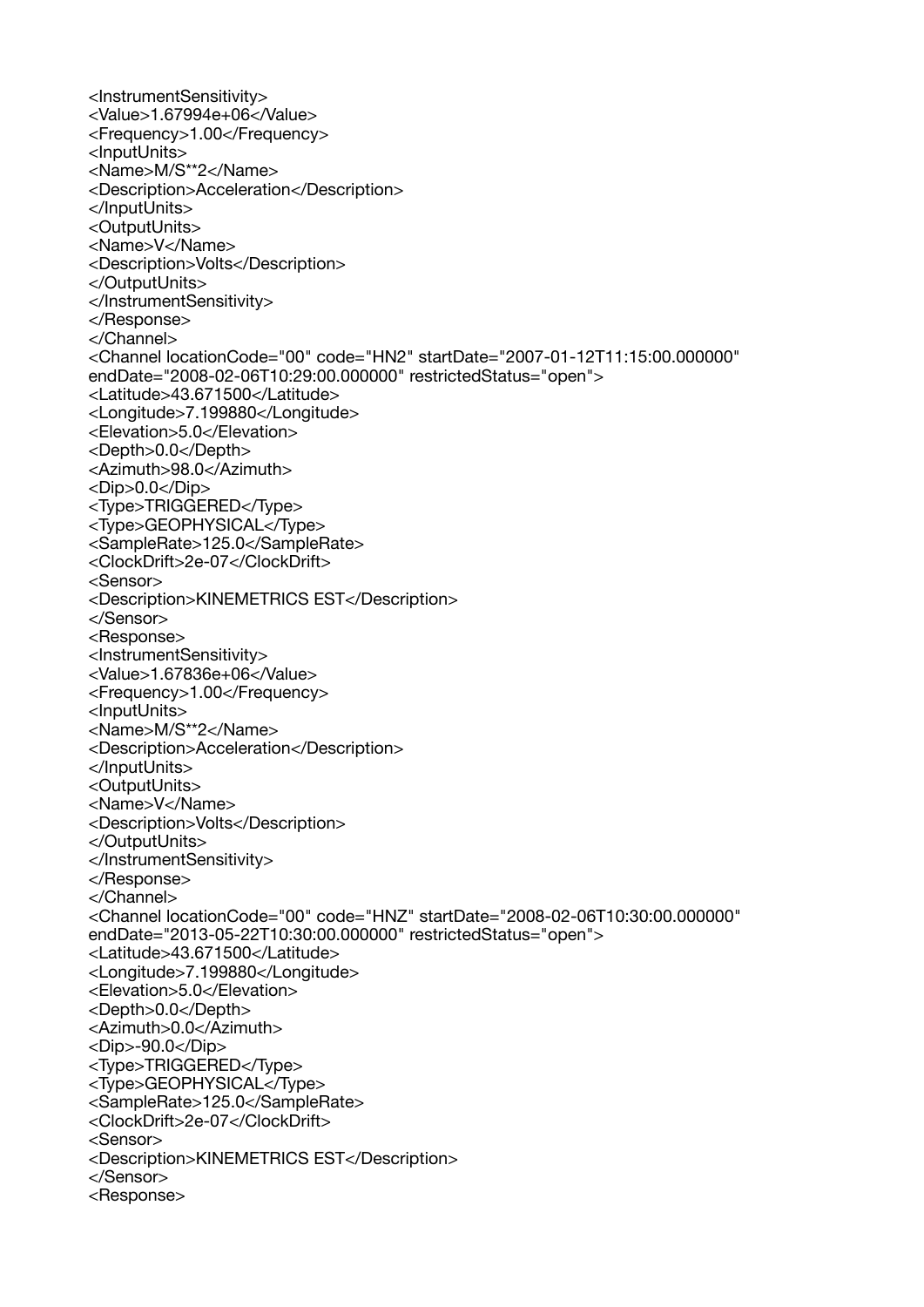<InstrumentSensitivity> <Value>1.68024e+06</Value> <Frequency>1.00</Frequency> <InputUnits> <Name>M/S\*\*2</Name> <Description>Acceleration</Description> </InputUnits> <OutputUnits> <Name>V</Name> <Description>Volts</Description> </OutputUnits> </InstrumentSensitivity> </Response> </Channel> <Channel locationCode="00" code="HN1" startDate="2008-02-06T10:30:00.000000" endDate="2013-05-22T10:30:00.000000" restrictedStatus="open"> <Latitude>43.671500</Latitude> <Longitude>7.199880</Longitude> <Elevation>5.0</Elevation> <Depth>0.0</Depth> <Azimuth>8.0</Azimuth> <Dip>0.0</Dip> <Type>TRIGGERED</Type> <Type>GEOPHYSICAL</Type> <SampleRate>125.0</SampleRate> <ClockDrift>2e-07</ClockDrift> <Sensor> <Description>KINEMETRICS EST</Description> </Sensor> <Response> <InstrumentSensitivity> <Value>1.67994e+06</Value> <Frequency>1.00</Frequency> <InputUnits> <Name>M/S\*\*2</Name> <Description>Acceleration</Description> </InputUnits> <OutputUnits> <Name>V</Name> <Description>Volts</Description> </OutputUnits> </InstrumentSensitivity> </Response> </Channel> <Channel locationCode="00" code="HN2" startDate="2008-02-06T10:30:00.000000" endDate="2013-05-22T10:30:00.000000" restrictedStatus="open"> <Latitude>43.671500</Latitude> <Longitude>7.199880</Longitude> <Elevation>5.0</Elevation> <Depth>0.0</Depth> <Azimuth>98.0</Azimuth> <Dip>0.0</Dip> <Type>TRIGGERED</Type> <Type>GEOPHYSICAL</Type> <SampleRate>125.0</SampleRate> <ClockDrift>2e-07</ClockDrift> <Sensor> <Description>KINEMETRICS EST</Description> </Sensor> <Response>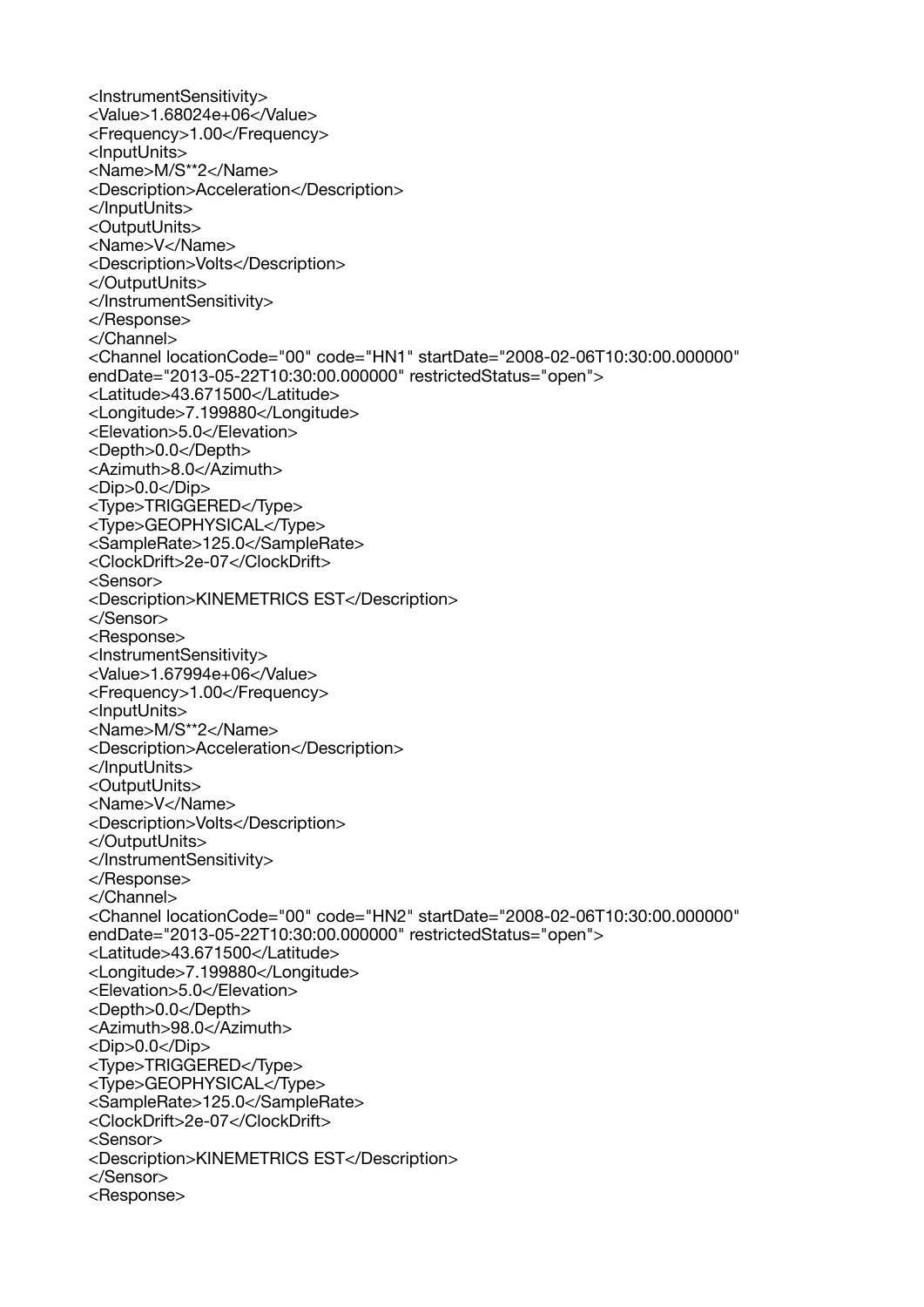<InstrumentSensitivity> <Value>1.67836e+06</Value> <Frequency>1.00</Frequency> <InputUnits> <Name>M/S\*\*2</Name> <Description>Acceleration</Description> </InputUnits> <OutputUnits> <Name>V</Name> <Description>Volts</Description> </OutputUnits> </InstrumentSensitivity> </Response> </Channel> <Channel locationCode="A1" code="HNZ" startDate="2010-10-18T18:00:00.000000" endDate="2500-12-31T23:59:59.999999" restrictedStatus="open"> <Latitude>43.671500</Latitude> <Longitude>7.199880</Longitude> <Elevation>5.0</Elevation> <Depth>0.0</Depth> <Azimuth>0.0</Azimuth> <Dip>-90.0</Dip> <Type>CONTINUOUS</Type> <Type>GEOPHYSICAL</Type> <SampleRate>125.0</SampleRate> <ClockDrift>2e-07</ClockDrift> <Sensor> <Description>KINEMETRICS EST</Description> </Sensor> <Response> <InstrumentSensitivity> <Value>950083</Value> <Frequency>1.00</Frequency> <InputUnits> <Name>M/S\*\*2</Name> <Description>Acceleration</Description> </InputUnits> <OutputUnits> <Name>V</Name> <Description>Volts</Description> </OutputUnits> </InstrumentSensitivity> </Response> </Channel> <Channel locationCode="A1" code="HN1" startDate="2010-10-18T18:00:00.000000" endDate="2500-12-31T23:59:59.999999" restrictedStatus="open"> <Latitude>43.671500</Latitude> <Longitude>7.199880</Longitude> <Elevation>5.0</Elevation> <Depth>0.0</Depth> <Azimuth>343.0</Azimuth> <Dip>0.0</Dip> <Type>CONTINUOUS</Type> <Type>GEOPHYSICAL</Type> <SampleRate>125.0</SampleRate> <ClockDrift>2e-07</ClockDrift> <Sensor> <Description>KINEMETRICS EST</Description> </Sensor> <Response>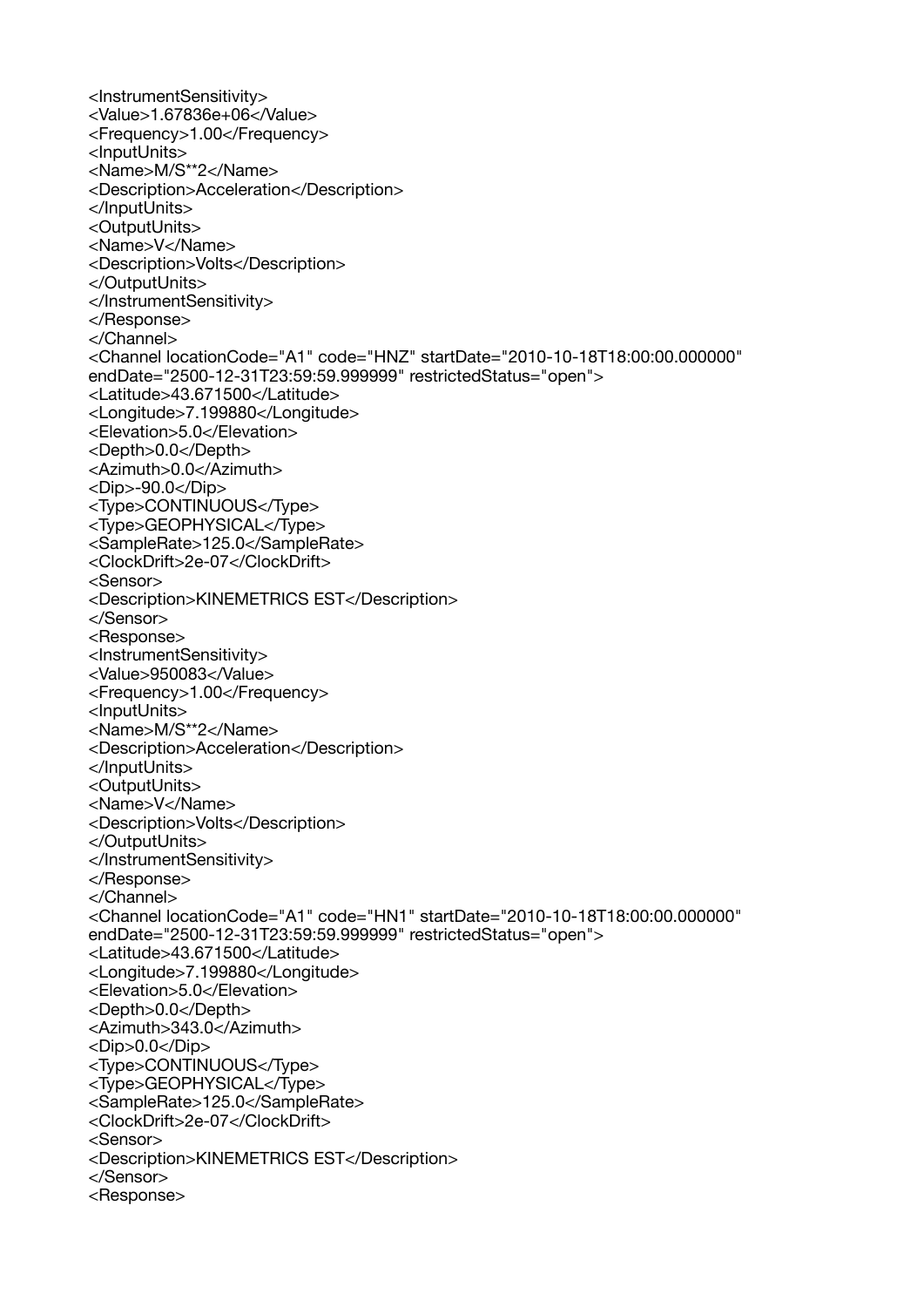<InstrumentSensitivity> <Value>950461</Value> <Frequency>1.00</Frequency> <InputUnits> <Name>M/S\*\*2</Name> <Description>Acceleration</Description> </InputUnits> <OutputUnits> <Name>V</Name> <Description>Volts</Description> </OutputUnits> </InstrumentSensitivity> </Response> </Channel> <Channel locationCode="A1" code="HN2" startDate="2010-10-18T18:00:00.000000" endDate="2500-12-31T23:59:59.999999" restrictedStatus="open"> <Latitude>43.671500</Latitude> <Longitude>7.199880</Longitude> <Elevation>5.0</Elevation> <Depth>0.0</Depth> <Azimuth>73.0</Azimuth> <Dip>0.0</Dip> <Type>CONTINUOUS</Type> <Type>GEOPHYSICAL</Type> <SampleRate>125.0</SampleRate> <ClockDrift>2e-07</ClockDrift> <Sensor> <Description>KINEMETRICS EST</Description> </Sensor> <Response> <InstrumentSensitivity> <Value>948561</Value> <Frequency>1.00</Frequency> <InputUnits> <Name>M/S\*\*2</Name> <Description>Acceleration</Description> </InputUnits> <OutputUnits> <Name>V</Name> <Description>Volts</Description> </OutputUnits> </InstrumentSensitivity> </Response> </Channel> <Channel locationCode="A0" code="HNZ" startDate="2010-10-18T18:00:00.000000" endDate="2500-12-31T23:59:59.999999" restrictedStatus="open"> <Latitude>43.671500</Latitude> <Longitude>7.199880</Longitude> <Elevation>5.0</Elevation> <Depth>0.0</Depth> <Azimuth>0.0</Azimuth> <Dip>-90.0</Dip> <Type>CONTINUOUS</Type> <Type>GEOPHYSICAL</Type> <SampleRate>125.0</SampleRate> <ClockDrift>2e-07</ClockDrift> <Sensor> <Description>KINEMETRICS EST</Description> </Sensor> <Response>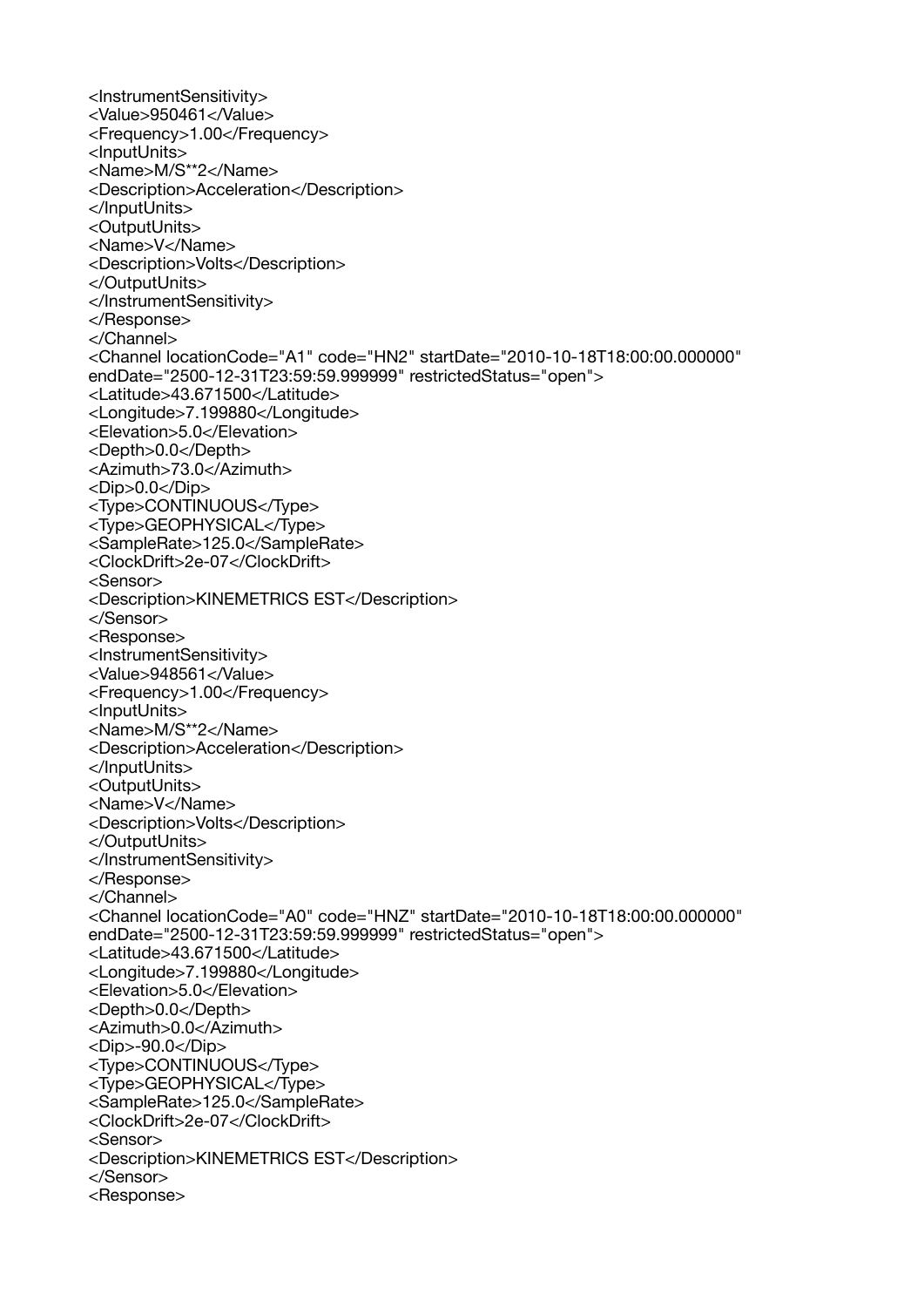<InstrumentSensitivity> <Value>949018</Value> <Frequency>1.00</Frequency> <InputUnits> <Name>M/S\*\*2</Name> <Description>Acceleration</Description> </InputUnits> <OutputUnits> <Name>V</Name> <Description>Volts</Description> </OutputUnits> </InstrumentSensitivity> </Response> </Channel> <Channel locationCode="A0" code="HN1" startDate="2010-10-18T18:00:00.000000" endDate="2500-12-31T23:59:59.999999" restrictedStatus="open"> <Latitude>43.671500</Latitude> <Longitude>7.199880</Longitude> <Elevation>5.0</Elevation> <Depth>0.0</Depth> <Azimuth>343.0</Azimuth> <Dip>0.0</Dip> <Type>CONTINUOUS</Type> <Type>GEOPHYSICAL</Type> <SampleRate>125.0</SampleRate> <ClockDrift>2e-07</ClockDrift> <Sensor> <Description>KINEMETRICS EST</Description> </Sensor> <Response> <InstrumentSensitivity> <Value>950424</Value> <Frequency>1.00</Frequency> <InputUnits> <Name>M/S\*\*2</Name> <Description>Acceleration</Description> </InputUnits> <OutputUnits> <Name>V</Name> <Description>Volts</Description> </OutputUnits> </InstrumentSensitivity> </Response> </Channel> <Channel locationCode="A0" code="HN2" startDate="2010-10-18T18:00:00.000000" endDate="2500-12-31T23:59:59.999999" restrictedStatus="open"> <Latitude>43.671500</Latitude> <Longitude>7.199880</Longitude> <Elevation>5.0</Elevation> <Depth>0.0</Depth> <Azimuth>73.0</Azimuth> <Dip>0.0</Dip> <Type>CONTINUOUS</Type> <Type>GEOPHYSICAL</Type> <SampleRate>125.0</SampleRate> <ClockDrift>2e-07</ClockDrift> <Sensor> <Description>KINEMETRICS EST</Description> </Sensor> <Response>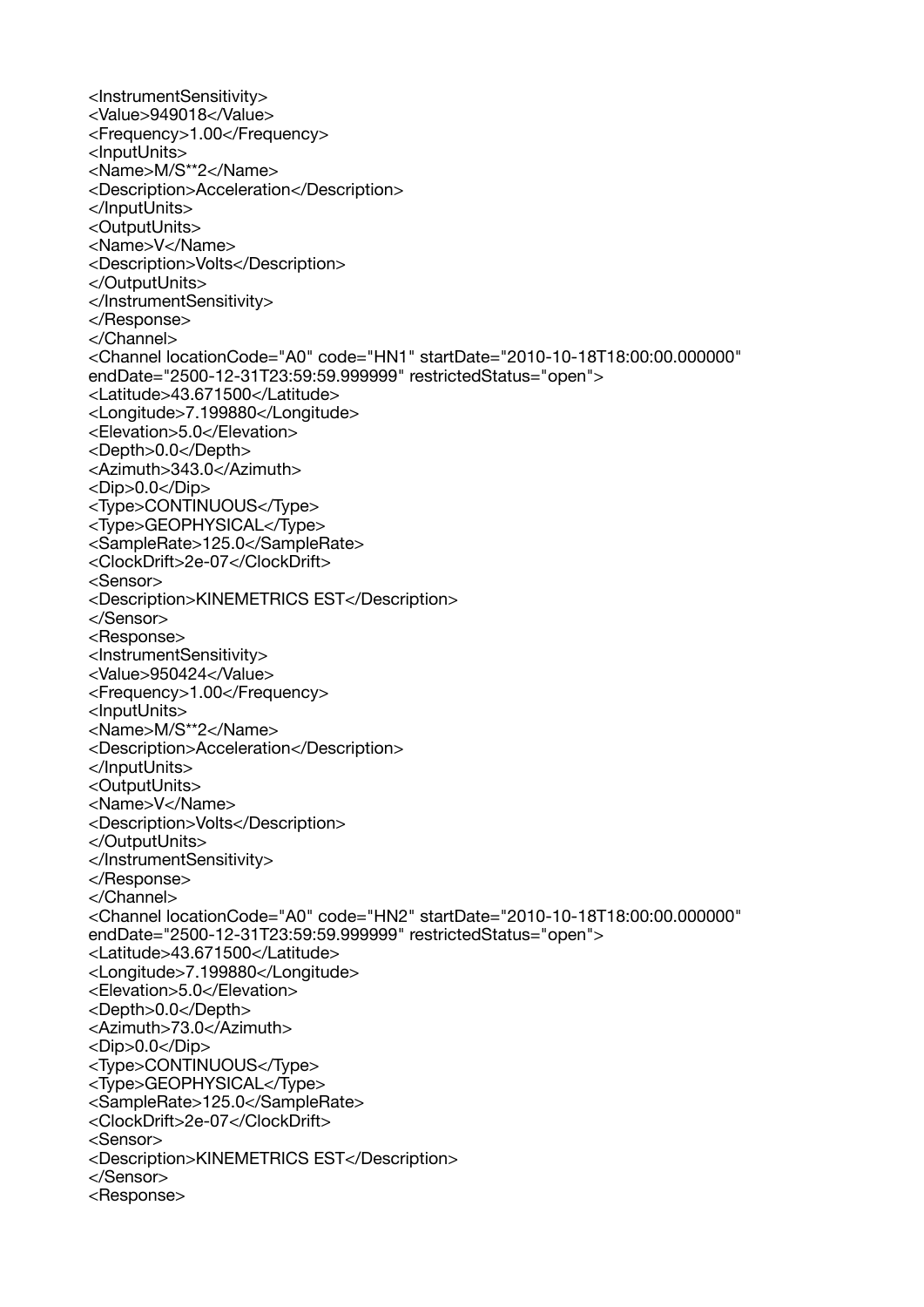<InstrumentSensitivity> <Value>949930</Value> <Frequency>1.00</Frequency> <InputUnits> <Name>M/S\*\*2</Name> <Description>Acceleration</Description> </InputUnits> <OutputUnits> <Name>V</Name> <Description>Volts</Description> </OutputUnits> </InstrumentSensitivity> </Response> </Channel> <Channel locationCode="A2" code="HNZ" startDate="2010-10-18T18:00:00.000000" endDate="2500-12-31T23:59:59.999999" restrictedStatus="open"> <Latitude>43.671500</Latitude> <Longitude>7.199880</Longitude> <Elevation>5.0</Elevation> <Depth>0.0</Depth> <Azimuth>0.0</Azimuth> <Dip>-90.0</Dip> <Type>CONTINUOUS</Type> <Type>GEOPHYSICAL</Type> <SampleRate>125.0</SampleRate> <ClockDrift>2e-07</ClockDrift> <Sensor> <Description>KINEMETRICS ESU2</Description> </Sensor> <Response> <InstrumentSensitivity> <Value>930054</Value> <Frequency>1.00</Frequency> <InputUnits> <Name>M/S\*\*2</Name> <Description>Acceleration</Description> </InputUnits> <OutputUnits> <Name>V</Name> <Description>Volts</Description> </OutputUnits> </InstrumentSensitivity> </Response> </Channel> <Channel locationCode="C1" code="HN2" startDate="2010-10-18T18:00:00.000000" endDate="2500-12-31T23:59:59.999999" restrictedStatus="open"> <Latitude>43.671500</Latitude> <Longitude>7.199880</Longitude> <Elevation>5.0</Elevation> <Depth>-9.0</Depth> <Azimuth>73.0</Azimuth> <Dip>0.0</Dip> <Type>CONTINUOUS</Type> <Type>GEOPHYSICAL</Type> <SampleRate>125.0</SampleRate> <ClockDrift>2e-07</ClockDrift> <Sensor> <Description>KINEMETRICS ESU2</Description> </Sensor> <Response>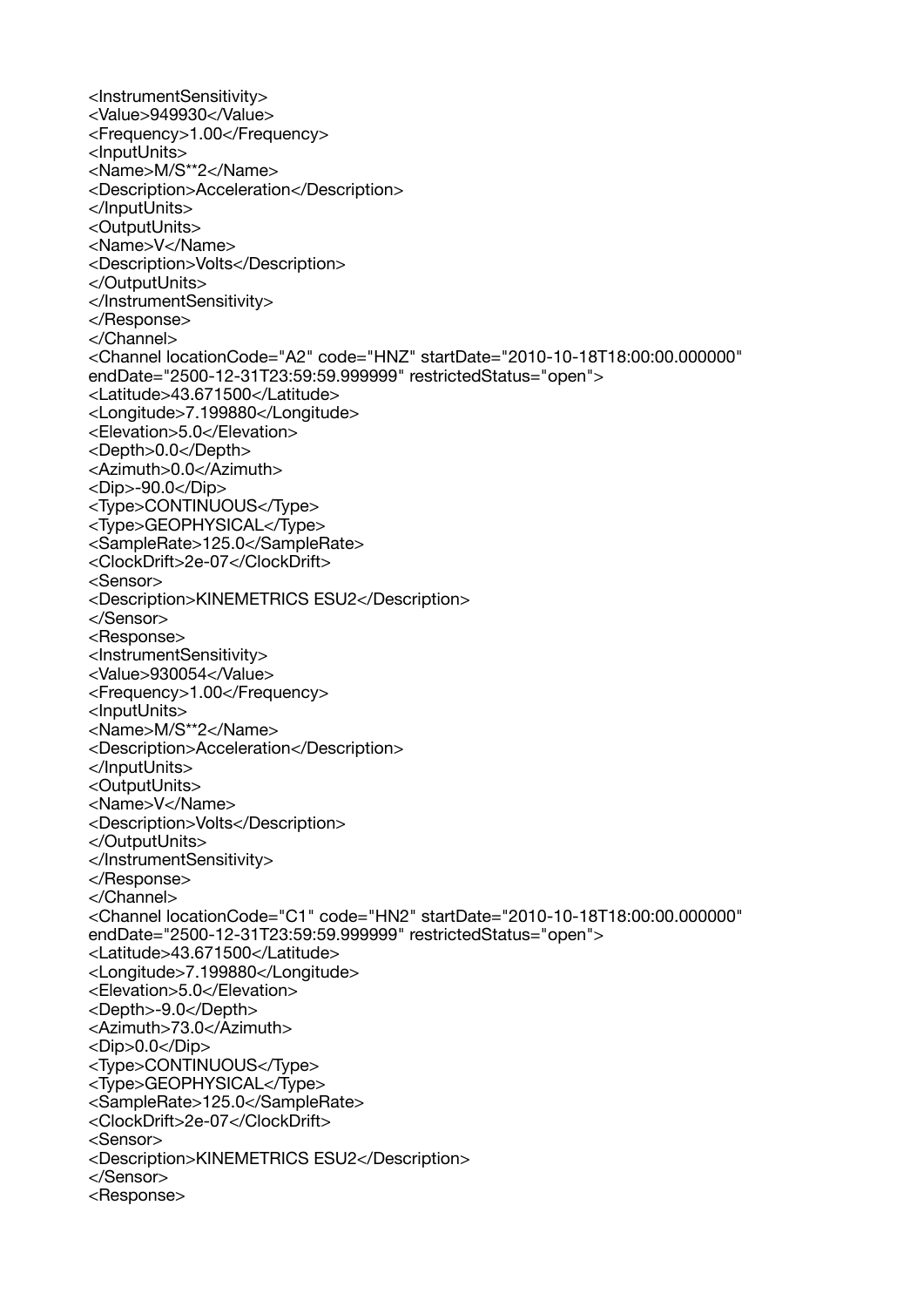<InstrumentSensitivity> <Value>932254</Value> <Frequency>1.00</Frequency> <InputUnits> <Name>M/S\*\*2</Name> <Description>Acceleration</Description> </InputUnits> <OutputUnits> <Name>V</Name> <Description>Volts</Description> </OutputUnits> </InstrumentSensitivity> </Response> </Channel> <Channel locationCode="C0" code="HN1" startDate="2010-10-18T18:00:00.000000" endDate="2500-12-31T23:59:59.999999" restrictedStatus="open"> <Latitude>43.671500</Latitude> <Longitude>7.199880</Longitude> <Elevation>5.0</Elevation> <Depth>-9.0</Depth> <Azimuth>343.0</Azimuth> <Dip>0.0</Dip> <Type>CONTINUOUS</Type> <Type>GEOPHYSICAL</Type> <SampleRate>125.0</SampleRate> <ClockDrift>2e-07</ClockDrift> <Sensor> <Description>KINEMETRICS ESU2</Description> </Sensor> <Response> <InstrumentSensitivity> <Value>930464</Value> <Frequency>1.00</Frequency> <InputUnits> <Name>M/S\*\*2</Name> <Description>Acceleration</Description> </InputUnits> <OutputUnits> <Name>V</Name> <Description>Volts</Description> </OutputUnits> </InstrumentSensitivity> </Response> </Channel> <Channel locationCode="C0" code="HN2" startDate="2010-10-18T18:00:00.000000" endDate="2500-12-31T23:59:59.999999" restrictedStatus="open"> <Latitude>43.671500</Latitude> <Longitude>7.199880</Longitude> <Elevation>5.0</Elevation> <Depth>-9.0</Depth> <Azimuth>73.0</Azimuth> <Dip>0.0</Dip> <Type>CONTINUOUS</Type> <Type>GEOPHYSICAL</Type> <SampleRate>125.0</SampleRate> <ClockDrift>2e-07</ClockDrift> <Sensor> <Description>KINEMETRICS ESU2</Description> </Sensor> <Response>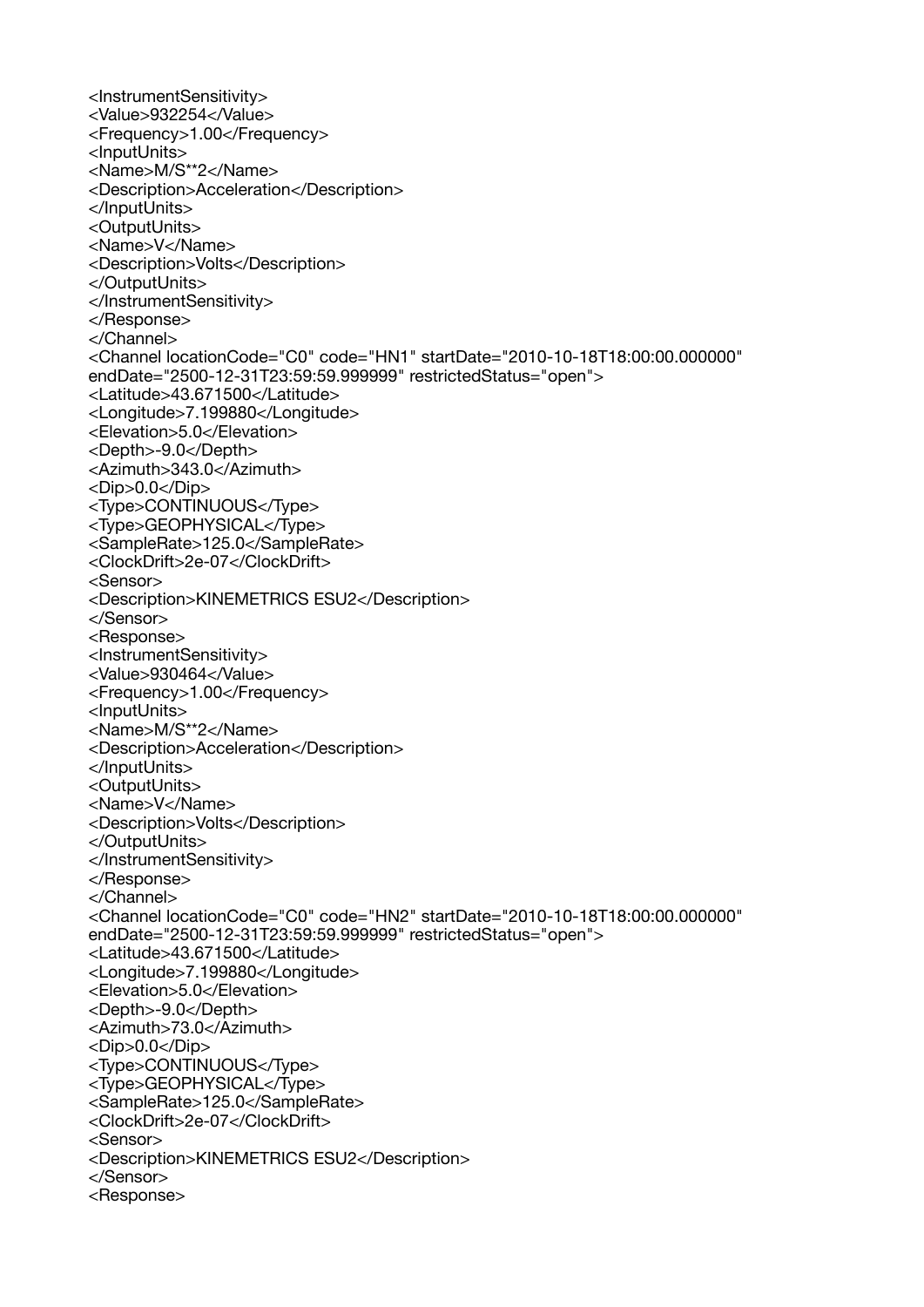<InstrumentSensitivity> <Value>932627</Value> <Frequency>1.00</Frequency> <InputUnits> <Name>M/S\*\*2</Name> <Description>Acceleration</Description> </InputUnits> <OutputUnits> <Name>V</Name> <Description>Volts</Description> </OutputUnits> </InstrumentSensitivity> </Response> </Channel> <Channel locationCode="G0" code="HN1" startDate="2010-10-18T18:00:00.000000" endDate="2500-12-31T23:59:59.999999" restrictedStatus="open"> <Latitude>43.671500</Latitude> <Longitude>7.199880</Longitude> <Elevation>5.0</Elevation> <Depth>-21.0</Depth> <Azimuth>343.0</Azimuth> <Dip>0.0</Dip> <Type>CONTINUOUS</Type> <Type>GEOPHYSICAL</Type> <SampleRate>125.0</SampleRate> <ClockDrift>2e-07</ClockDrift> <Sensor> <Description>KINEMETRICS ESU2</Description> </Sensor> <Response> <InstrumentSensitivity> <Value>932627</Value> <Frequency>1.00</Frequency> <InputUnits> <Name>M/S\*\*2</Name> <Description>Acceleration</Description> </InputUnits> <OutputUnits> <Name>V</Name> <Description>Volts</Description> </OutputUnits> </InstrumentSensitivity> </Response> </Channel> <Channel locationCode="G0" code="HN2" startDate="2010-10-18T18:00:00.000000" endDate="2500-12-31T23:59:59.999999" restrictedStatus="open"> <Latitude>43.671500</Latitude> <Longitude>7.199880</Longitude> <Elevation>5.0</Elevation> <Depth>-21.0</Depth> <Azimuth>73.0</Azimuth> <Dip>0.0</Dip> <Type>CONTINUOUS</Type> <Type>GEOPHYSICAL</Type> <SampleRate>125.0</SampleRate> <ClockDrift>2e-07</ClockDrift> <Sensor> <Description>KINEMETRICS ESU2</Description> </Sensor> <Response>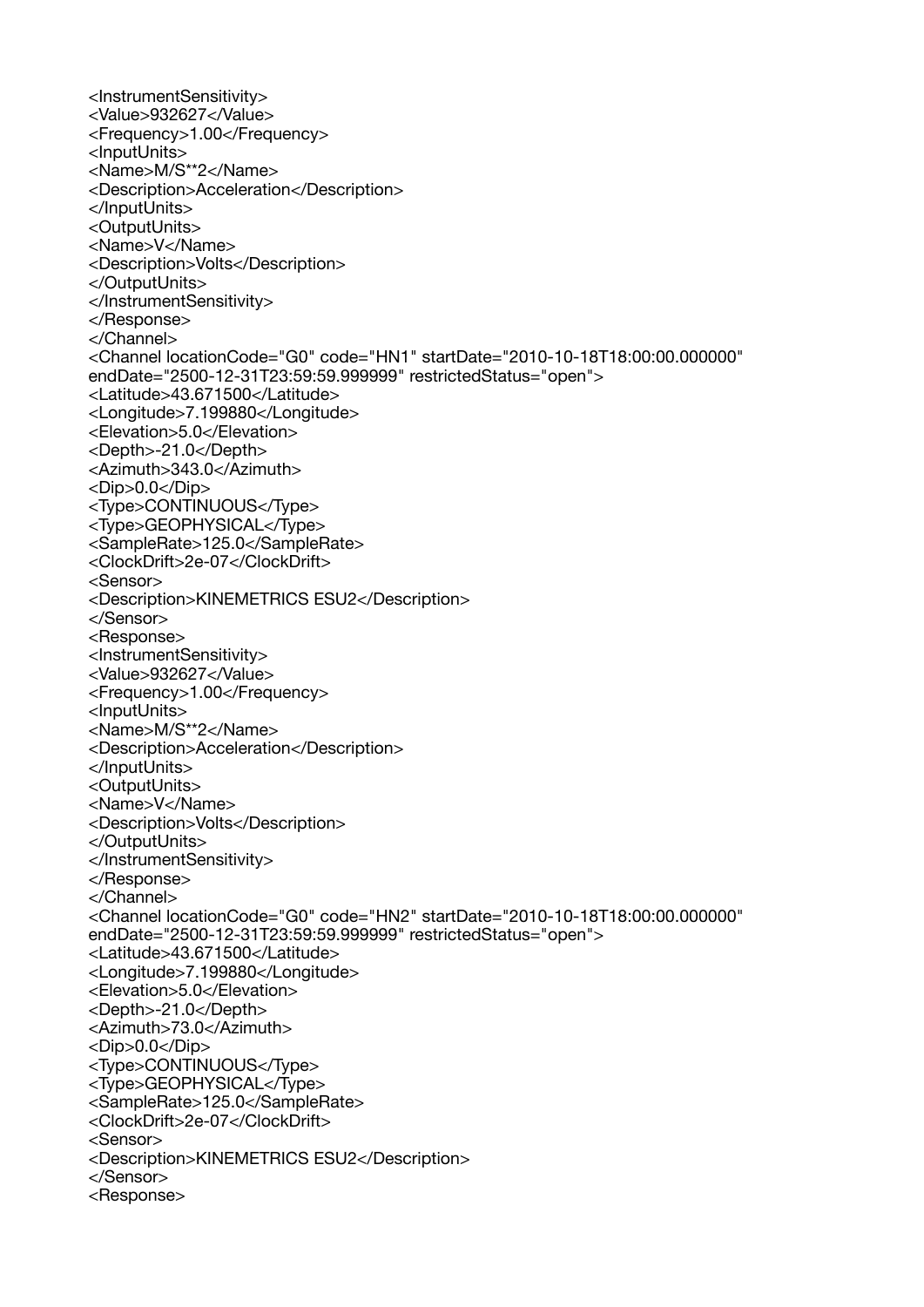<InstrumentSensitivity> <Value>930912</Value> <Frequency>1.00</Frequency> <InputUnits> <Name>M/S\*\*2</Name> <Description>Acceleration</Description> </InputUnits> <OutputUnits> <Name>V</Name> <Description>Volts</Description> </OutputUnits> </InstrumentSensitivity> </Response> </Channel> <Channel locationCode="J0" code="HN1" startDate="2010-10-18T18:00:00.000000" endDate="2500-12-31T23:59:59.999999" restrictedStatus="open"> <Latitude>43.671500</Latitude> <Longitude>7.199880</Longitude> <Elevation>5.0</Elevation> <Depth>-30.0</Depth> <Azimuth>343.0</Azimuth> <Dip>0.0</Dip> <Type>CONTINUOUS</Type> <Type>GEOPHYSICAL</Type> <SampleRate>125.0</SampleRate> <ClockDrift>2e-07</ClockDrift> <Sensor> <Description>KINEMETRICS ESU2</Description> </Sensor> <Response> <InstrumentSensitivity> <Value>931807</Value> <Frequency>1.00</Frequency> <InputUnits> <Name>M/S\*\*2</Name> <Description>Acceleration</Description> </InputUnits> <OutputUnits> <Name>V</Name> <Description>Volts</Description> </OutputUnits> </InstrumentSensitivity> </Response> </Channel> <Channel locationCode="J0" code="HN2" startDate="2010-10-18T18:00:00.000000" endDate="2500-12-31T23:59:59.999999" restrictedStatus="open"> <Latitude>43.671500</Latitude> <Longitude>7.199880</Longitude> <Elevation>5.0</Elevation> <Depth>-30.0</Depth> <Azimuth>73.0</Azimuth> <Dip>0.0</Dip> <Type>CONTINUOUS</Type> <Type>GEOPHYSICAL</Type> <SampleRate>125.0</SampleRate> <ClockDrift>2e-07</ClockDrift> <Sensor> <Description>KINEMETRICS ESU2</Description> </Sensor> <Response>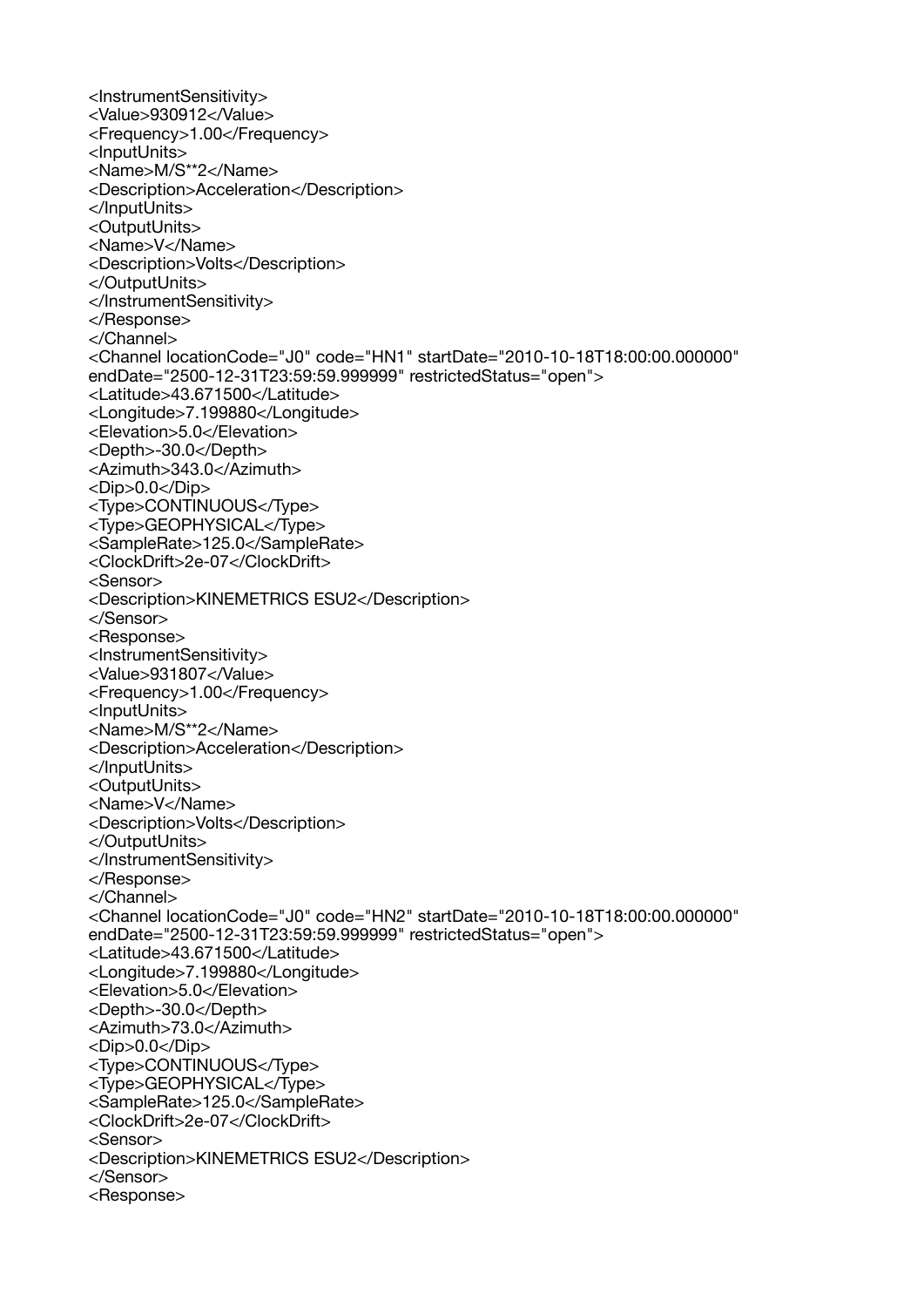<InstrumentSensitivity> <Value>931285</Value> <Frequency>1.00</Frequency> <InputUnits> <Name>M/S\*\*2</Name> <Description>Acceleration</Description> </InputUnits> <OutputUnits> <Name>V</Name> <Description>Volts</Description> </OutputUnits> </InstrumentSensitivity> </Response> </Channel> <Channel locationCode="M1" code="HN2" startDate="2010-10-18T18:00:00.000000" endDate="2500-12-31T23:59:59.999999" restrictedStatus="open"> <Latitude>43.671500</Latitude> <Longitude>7.199880</Longitude> <Elevation>5.0</Elevation> <Depth>-39.0</Depth> <Azimuth>73.0</Azimuth> <Dip>0.0</Dip> <Type>CONTINUOUS</Type> <Type>GEOPHYSICAL</Type> <SampleRate>125.0</SampleRate> <ClockDrift>2e-07</ClockDrift> <Sensor> <Description>KINEMETRICS ESU2</Description> </Sensor> <Response> <InstrumentSensitivity> <Value>931135</Value> <Frequency>1.00</Frequency> <InputUnits> <Name>M/S\*\*2</Name> <Description>Acceleration</Description> </InputUnits> <OutputUnits> <Name>V</Name> <Description>Volts</Description> </OutputUnits> </InstrumentSensitivity> </Response> </Channel> <Channel locationCode="M0" code="HN1" startDate="2010-10-18T18:00:00.000000" endDate="2500-12-31T23:59:59.999999" restrictedStatus="open"> <Latitude>43.671500</Latitude> <Longitude>7.199880</Longitude> <Elevation>5.0</Elevation> <Depth>-39.0</Depth> <Azimuth>343.0</Azimuth> <Dip>0.0</Dip> <Type>CONTINUOUS</Type> <Type>GEOPHYSICAL</Type> <SampleRate>125.0</SampleRate> <ClockDrift>2e-07</ClockDrift> <Sensor> <Description>KINEMETRICS ESU2</Description> </Sensor> <Response>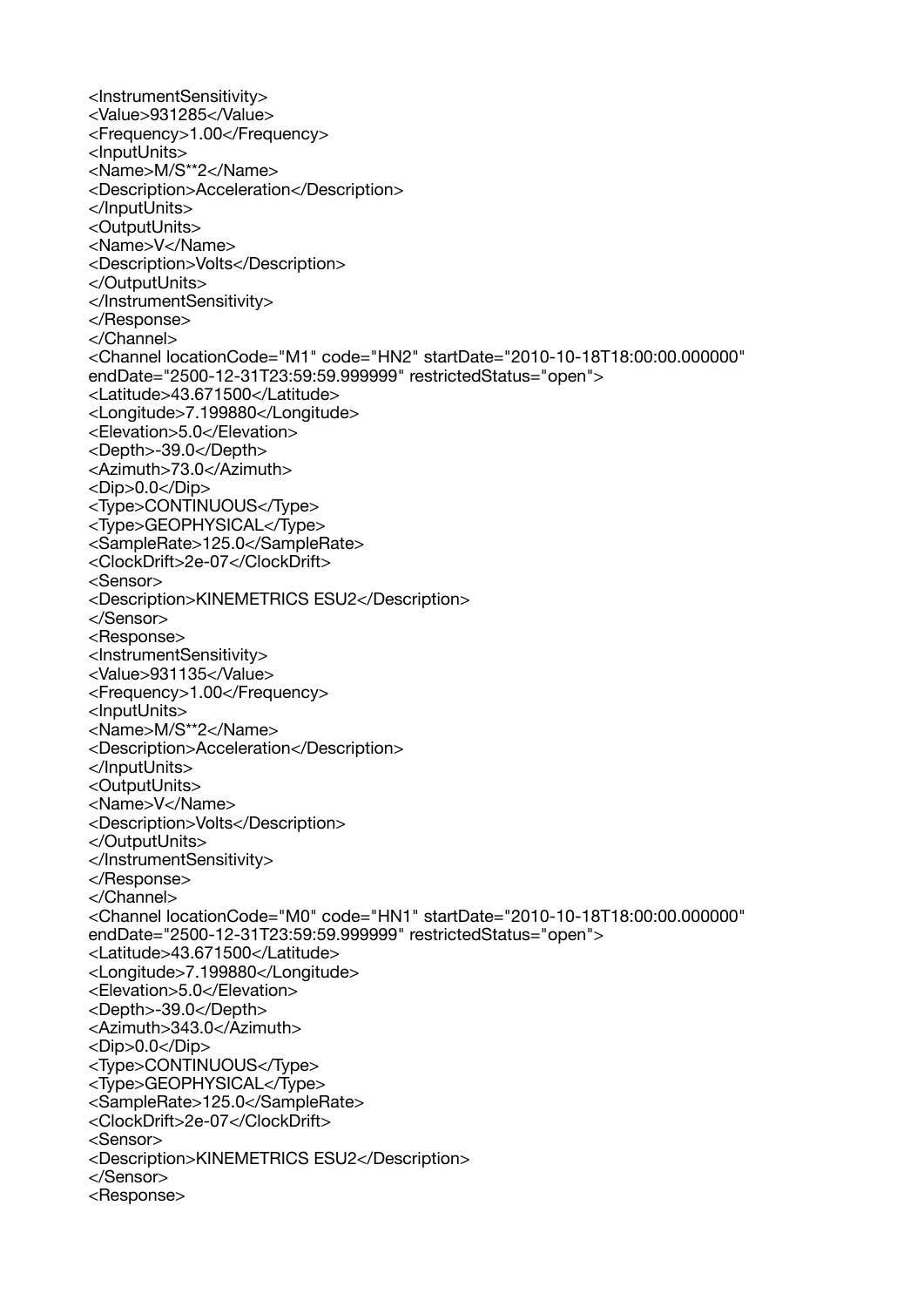<InstrumentSensitivity> <Value>930651</Value> <Frequency>1.00</Frequency> <InputUnits> <Name>M/S\*\*2</Name> <Description>Acceleration</Description> </InputUnits> <OutputUnits> <Name>V</Name> <Description>Volts</Description> </OutputUnits> </InstrumentSensitivity> </Response> </Channel> <Channel locationCode="M0" code="HN2" startDate="2010-10-18T18:00:00.000000" endDate="2500-12-31T23:59:59.999999" restrictedStatus="open"> <Latitude>43.671500</Latitude> <Longitude>7.199880</Longitude> <Elevation>5.0</Elevation> <Depth>-39.0</Depth> <Azimuth>73.0</Azimuth> <Dip>0.0</Dip> <Type>CONTINUOUS</Type> <Type>GEOPHYSICAL</Type> <SampleRate>125.0</SampleRate> <ClockDrift>2e-07</ClockDrift> <Sensor> <Description>KINEMETRICS ESU2</Description> </Sensor> <Response> <InstrumentSensitivity> <Value>931583</Value> <Frequency>1.00</Frequency> <InputUnits> <Name>M/S\*\*2</Name> <Description>Acceleration</Description> </InputUnits> <OutputUnits> <Name>V</Name> <Description>Volts</Description> </OutputUnits> </InstrumentSensitivity> </Response> </Channel> <Channel locationCode="P0" code="HN1" startDate="2010-10-18T18:00:00.000000" endDate="2500-12-31T23:59:59.999999" restrictedStatus="open"> <Latitude>43.671500</Latitude> <Longitude>7.199880</Longitude> <Elevation>5.0</Elevation> <Depth>-48.0</Depth> <Azimuth>343.0</Azimuth> <Dip>0.0</Dip> <Type>CONTINUOUS</Type> <Type>GEOPHYSICAL</Type> <SampleRate>125.0</SampleRate> <ClockDrift>2e-07</ClockDrift> <Sensor> <Description>KINEMETRICS ESU2</Description> </Sensor> <Response>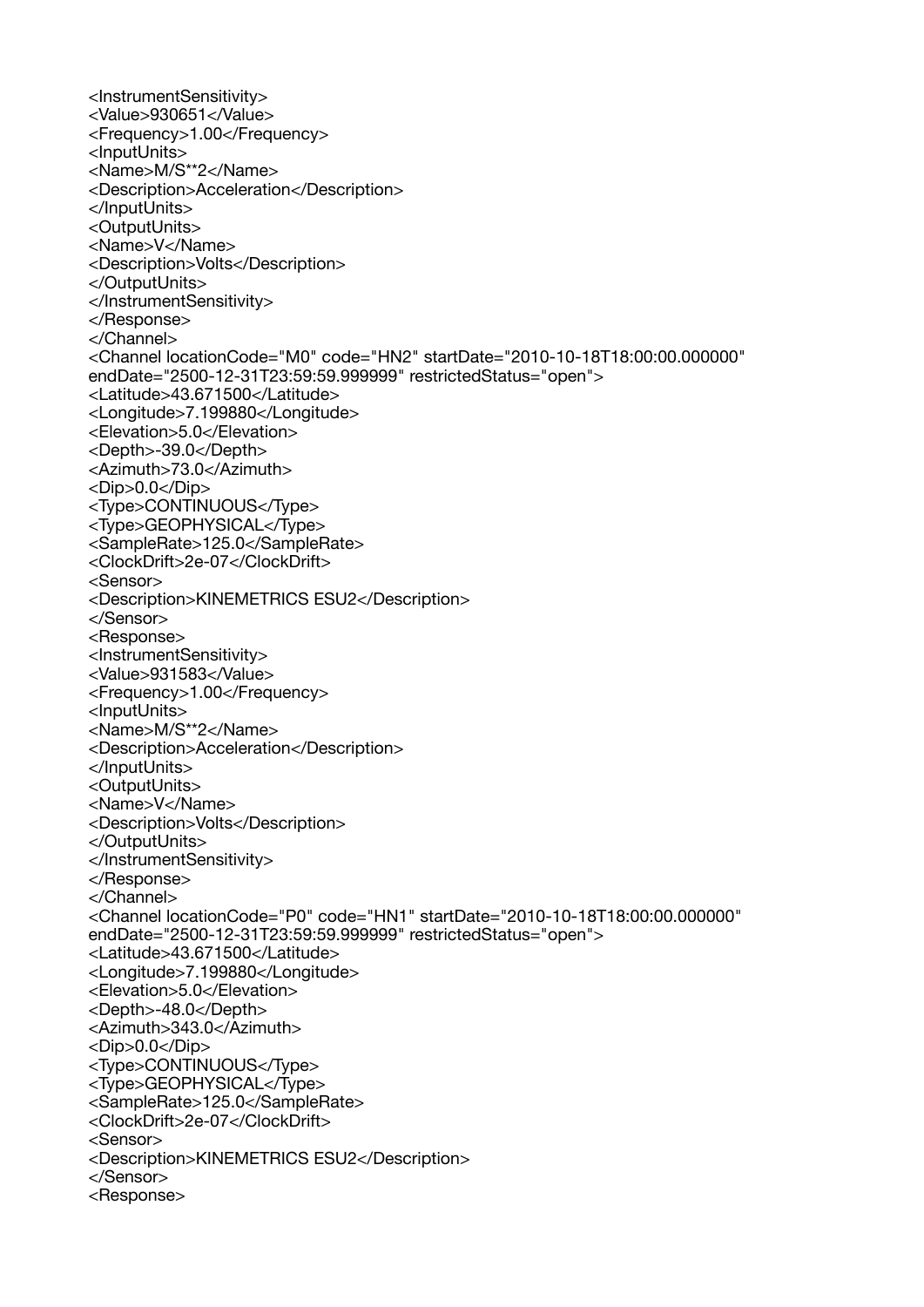<InstrumentSensitivity> <Value>932366</Value> <Frequency>1.00</Frequency> <InputUnits> <Name>M/S\*\*2</Name> <Description>Acceleration</Description> </InputUnits> <OutputUnits> <Name>V</Name> <Description>Volts</Description> </OutputUnits> </InstrumentSensitivity> </Response> </Channel> <Channel locationCode="P0" code="HN2" startDate="2010-10-18T18:00:00.000000" endDate="2500-12-31T23:59:59.999999" restrictedStatus="open"> <Latitude>43.671500</Latitude> <Longitude>7.199880</Longitude> <Elevation>5.0</Elevation> <Depth>-48.0</Depth> <Azimuth>73.0</Azimuth> <Dip>0.0</Dip> <Type>CONTINUOUS</Type> <Type>GEOPHYSICAL</Type> <SampleRate>125.0</SampleRate> <ClockDrift>2e-07</ClockDrift> <Sensor> <Description>KINEMETRICS ESU2</Description> </Sensor> <Response> <InstrumentSensitivity> <Value>930837</Value> <Frequency>1.00</Frequency> <InputUnits> <Name>M/S\*\*2</Name> <Description>Acceleration</Description> </InputUnits> <OutputUnits> <Name>V</Name> <Description>Volts</Description> </OutputUnits> </InstrumentSensitivity> </Response> </Channel> <Channel locationCode="S0" code="HN1" startDate="2010-10-18T18:00:00.000000" endDate="2500-12-31T23:59:59.999999" restrictedStatus="open"> <Latitude>43.671500</Latitude> <Longitude>7.199880</Longitude> <Elevation>5.0</Elevation> <Depth>-57.0</Depth> <Azimuth>343.0</Azimuth> <Dip>0.0</Dip> <Type>CONTINUOUS</Type> <Type>GEOPHYSICAL</Type> <SampleRate>125.0</SampleRate> <ClockDrift>2e-07</ClockDrift> <Sensor> <Description>KINEMETRICS ESU2</Description> </Sensor> <Response>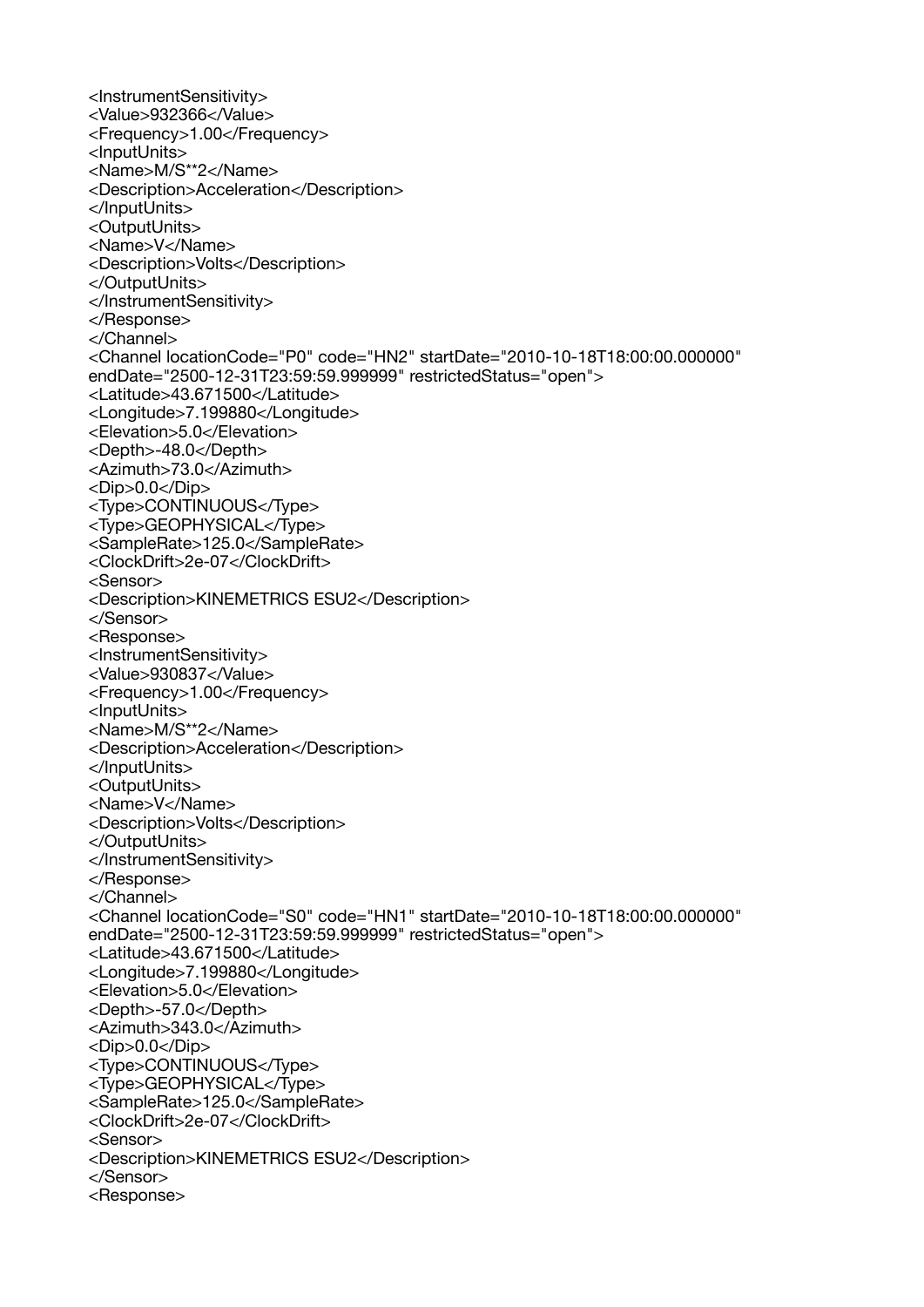<InstrumentSensitivity> <Value>932366</Value> <Frequency>1.00</Frequency> <InputUnits> <Name>M/S\*\*2</Name> <Description>Acceleration</Description> </InputUnits> <OutputUnits> <Name>V</Name> <Description>Volts</Description> </OutputUnits> </InstrumentSensitivity> </Response> </Channel> <Channel locationCode="V1" code="HN2" startDate="2010-10-18T18:00:00.000000" endDate="2500-12-31T23:59:59.999999" restrictedStatus="open"> <Latitude>43.671500</Latitude> <Longitude>7.199880</Longitude> <Elevation>5.0</Elevation> <Depth>-66.0</Depth> <Azimuth>73.0</Azimuth> <Dip>0.0</Dip> <Type>CONTINUOUS</Type> <Type>GEOPHYSICAL</Type> <SampleRate>125.0</SampleRate> <ClockDrift>2e-07</ClockDrift> <Sensor> <Description>KINEMETRICS ESU2</Description> </Sensor> <Response> <InstrumentSensitivity> <Value>930837</Value> <Frequency>1.00</Frequency> <InputUnits> <Name>M/S\*\*2</Name> <Description>Acceleration</Description> </InputUnits> <OutputUnits> <Name>V</Name> <Description>Volts</Description> </OutputUnits> </InstrumentSensitivity> </Response> </Channel> <Channel locationCode="V0" code="HN1" startDate="2010-10-18T18:00:00.000000" endDate="2500-12-31T23:59:59.999999" restrictedStatus="open"> <Latitude>43.671500</Latitude> <Longitude>7.199880</Longitude> <Elevation>5.0</Elevation> <Depth>-66.0</Depth> <Azimuth>343.0</Azimuth> <Dip>0.0</Dip> <Type>CONTINUOUS</Type> <Type>GEOPHYSICAL</Type> <SampleRate>125.0</SampleRate> <ClockDrift>2e-07</ClockDrift> <Sensor> <Description>KINEMETRICS ESU2</Description> </Sensor> <Response>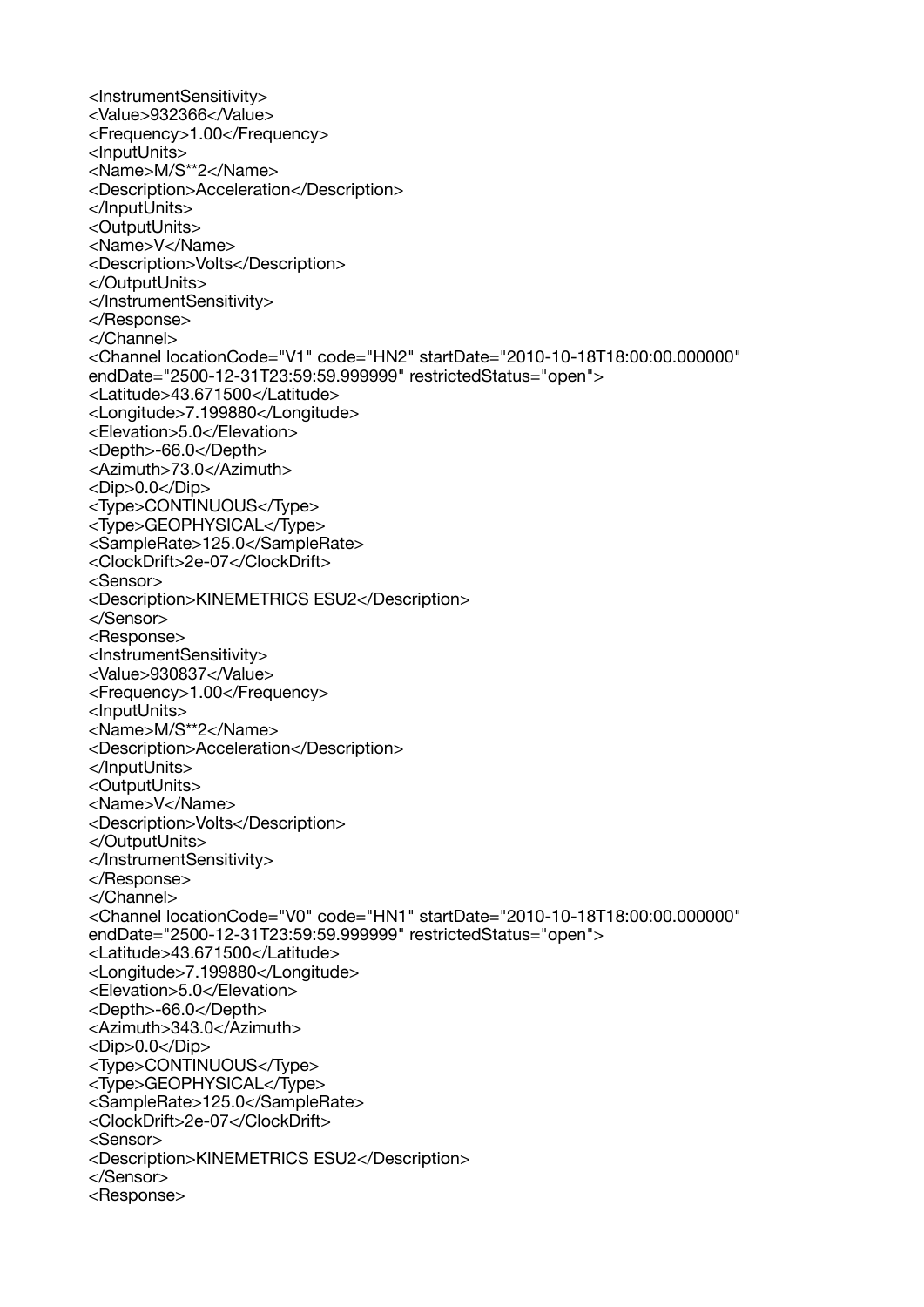<InstrumentSensitivity> <Value>929756</Value> <Frequency>1.00</Frequency> <InputUnits> <Name>M/S\*\*2</Name> <Description>Acceleration</Description> </InputUnits> <OutputUnits> <Name>V</Name> <Description>Volts</Description> </OutputUnits> </InstrumentSensitivity> </Response> </Channel> <Channel locationCode="V0" code="HN2" startDate="2010-10-18T18:00:00.000000" endDate="2500-12-31T23:59:59.999999" restrictedStatus="open"> <Latitude>43.671500</Latitude> <Longitude>7.199880</Longitude> <Elevation>5.0</Elevation> <Depth>-66.0</Depth> <Azimuth>73.0</Azimuth> <Dip>0.0</Dip> <Type>CONTINUOUS</Type> <Type>GEOPHYSICAL</Type> <SampleRate>125.0</SampleRate> <ClockDrift>2e-07</ClockDrift> <Sensor> <Description>KINEMETRICS ESU2</Description> </Sensor> <Response> <InstrumentSensitivity> <Value>931471</Value> <Frequency>1.00</Frequency> <InputUnits> <Name>M/S\*\*2</Name> <Description>Acceleration</Description> </InputUnits> <OutputUnits> <Name>V</Name> <Description>Volts</Description> </OutputUnits> </InstrumentSensitivity> </Response> </Channel> <Channel locationCode="S0" code="HN2" startDate="2010-10-18T18:00:00.000000" endDate="2500-12-31T23:59:59.999999" restrictedStatus="open"> <Latitude>43.671500</Latitude> <Longitude>7.199880</Longitude> <Elevation>5.0</Elevation> <Depth>-57.0</Depth> <Azimuth>73.0</Azimuth> <Dip>0.0</Dip> <Type>CONTINUOUS</Type> <Type>GEOPHYSICAL</Type> <SampleRate>125.0</SampleRate> <ClockDrift>2e-07</ClockDrift> <Sensor> <Description>KINEMETRICS ESU2</Description> </Sensor> <Response>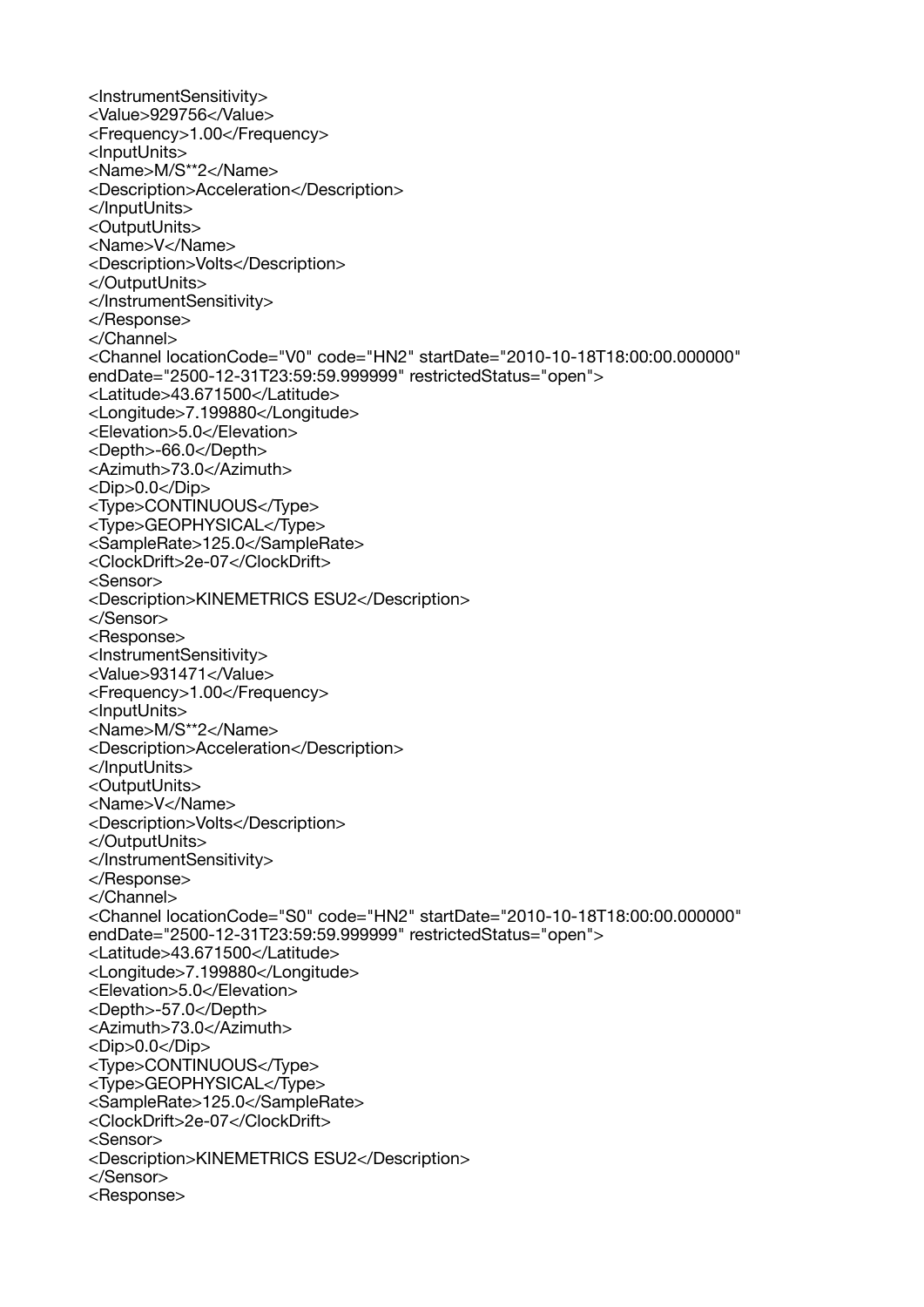<InstrumentSensitivity> <Value>930800</Value> <Frequency>1.00</Frequency> <InputUnits> <Name>M/S\*\*2</Name> <Description>Acceleration</Description> </InputUnits> <OutputUnits> <Name>V</Name> <Description>Volts</Description> </OutputUnits> </InstrumentSensitivity> </Response> </Channel> <Channel locationCode="00" code="HNZ" startDate="2013-05-22T11:00:00.000000" endDate="2019-01-11T09:49:00.000000" restrictedStatus="open"> <Latitude>43.671500</Latitude> <Longitude>7.199880</Longitude> <Elevation>5.0</Elevation> <Depth>0.0</Depth> <Azimuth>0.0</Azimuth> <Dip>-90.0</Dip> <Type>CONTINUOUS</Type> <Type>GEOPHYSICAL</Type> <SampleRate>125.0</SampleRate> <ClockDrift>2e-07</ClockDrift> <Sensor> <Description>KINEMETRICS EST</Description> </Sensor> <Response> <InstrumentSensitivity> <Value>5.47726e+07</Value> <Frequency>1.00</Frequency> <InputUnits> <Name>M/S\*\*2</Name> <Description>Acceleration</Description> </InputUnits> <OutputUnits> <Name>V</Name> <Description>Volts</Description> </OutputUnits> </InstrumentSensitivity> </Response> </Channel> <Channel locationCode="00" code="HN1" startDate="2013-05-22T11:00:00.000000" endDate="2019-01-11T09:49:00.000000" restrictedStatus="open"> <Latitude>43.671500</Latitude> <Longitude>7.199880</Longitude> <Elevation>5.0</Elevation> <Depth>0.0</Depth> <Azimuth>8.0</Azimuth> <Dip>0.0</Dip> <Type>CONTINUOUS</Type> <Type>GEOPHYSICAL</Type> <SampleRate>125.0</SampleRate> <ClockDrift>2e-07</ClockDrift> <Sensor> <Description>KINEMETRICS EST</Description> </Sensor> <Response>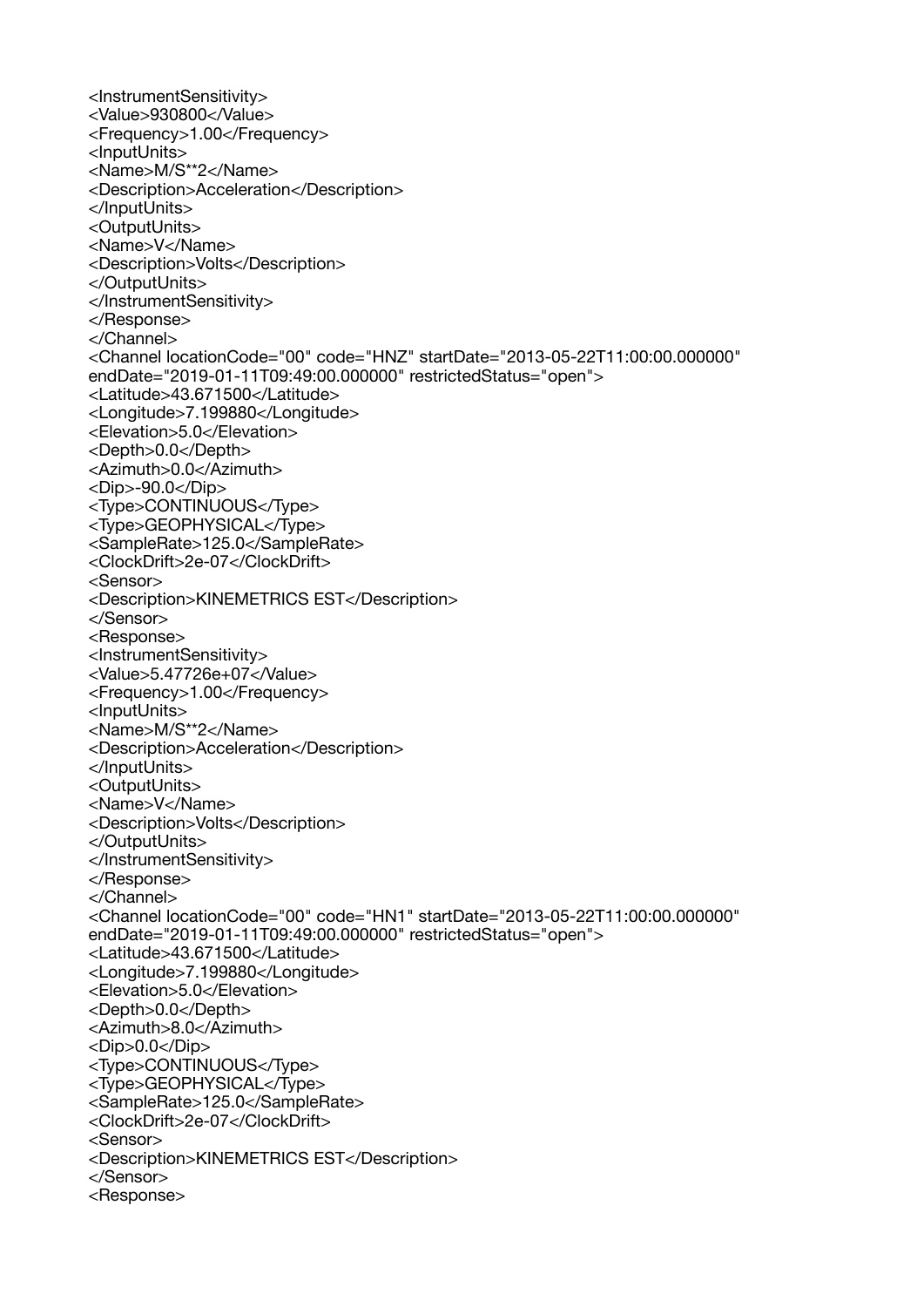<InstrumentSensitivity> <Value>5.47773e+07</Value> <Frequency>1.00</Frequency> <InputUnits> <Name>M/S\*\*2</Name> <Description>Acceleration</Description> </InputUnits> <OutputUnits> <Name>V</Name> <Description>Volts</Description> </OutputUnits> </InstrumentSensitivity> </Response> </Channel> <Channel locationCode="00" code="HN2" startDate="2013-05-22T11:00:00.000000" endDate="2019-01-11T09:49:00.000000" restrictedStatus="open"> <Latitude>43.671500</Latitude> <Longitude>7.199880</Longitude> <Elevation>5.0</Elevation> <Depth>0.0</Depth> <Azimuth>98.0</Azimuth> <Dip>0.0</Dip> <Type>CONTINUOUS</Type> <Type>GEOPHYSICAL</Type> <SampleRate>125.0</SampleRate> <ClockDrift>2e-07</ClockDrift> <Sensor> <Description>KINEMETRICS EST</Description> </Sensor> <Response> <InstrumentSensitivity> <Value>5.4705e+07</Value> <Frequency>1.00</Frequency> <InputUnits> <Name>M/S\*\*2</Name> <Description>Acceleration</Description> </InputUnits> <OutputUnits> <Name>V</Name> <Description>Volts</Description> </OutputUnits> </InstrumentSensitivity> </Response> </Channel> <Channel locationCode="00" code="HNZ" startDate="2019-01-11T09:50:00.000000" endDate="2019-05-03T07:31:00.000000" restrictedStatus="open"> <Latitude>43.671500</Latitude> <Longitude>7.199880</Longitude> <Elevation>5.0</Elevation> <Depth>0.0</Depth> <Azimuth>0.0</Azimuth> <Dip>-90.0</Dip> <Type>CONTINUOUS</Type> <Type>GEOPHYSICAL</Type> <SampleRate>125.0</SampleRate> <ClockDrift>2e-07</ClockDrift> <Sensor> <Description>KINEMETRICS EST</Description> </Sensor> <Response>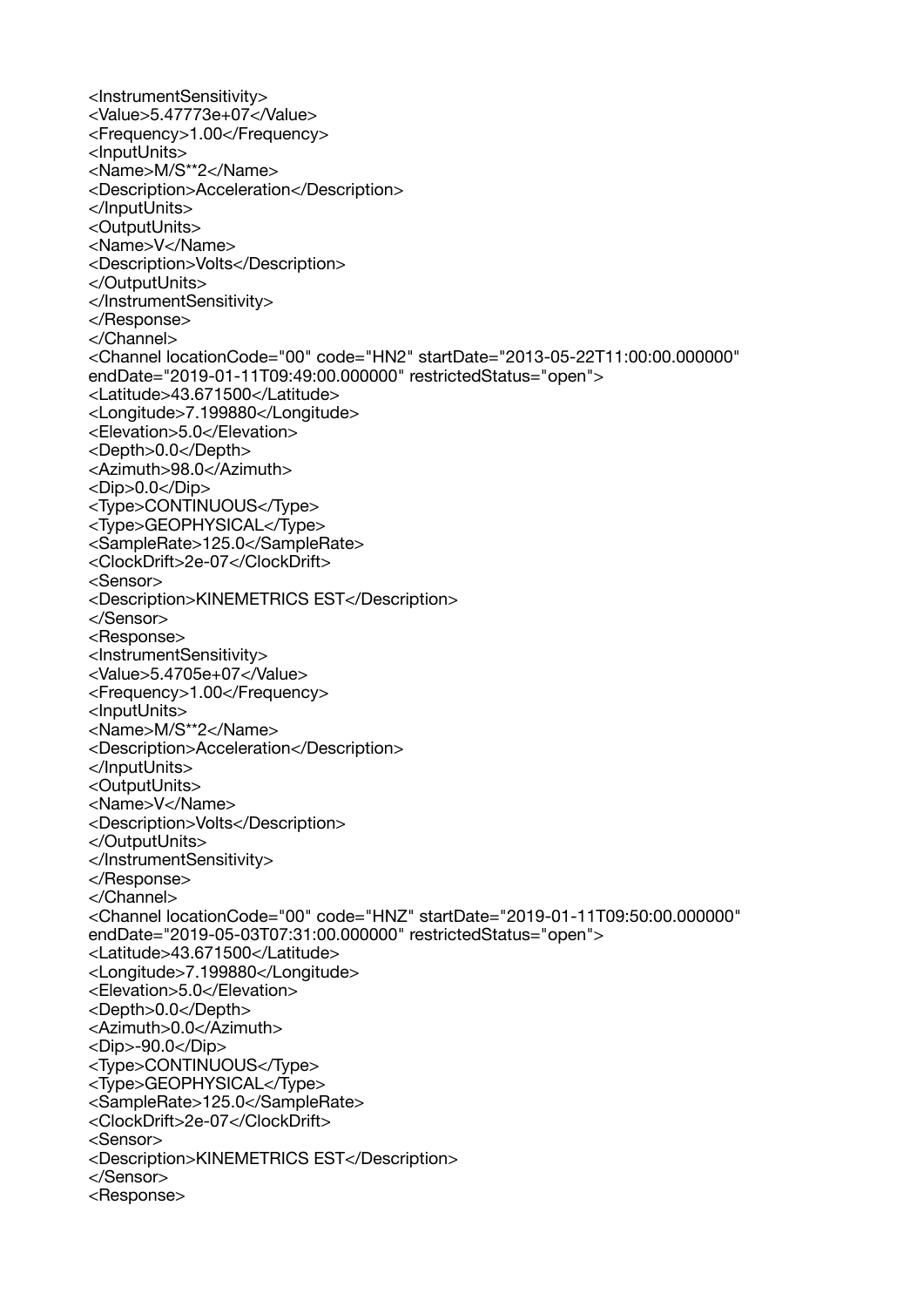<InstrumentSensitivity> <Value>5.47726e+07</Value> <Frequency>1.00</Frequency> <InputUnits> <Name>M/S\*\*2</Name> <Description>Acceleration</Description> </InputUnits> <OutputUnits> <Name>V</Name> <Description>Volts</Description> </OutputUnits> </InstrumentSensitivity> </Response> </Channel> <Channel locationCode="00" code="HNN" startDate="2019-01-11T09:50:00.000000" endDate="2019-05-03T07:31:00.000000" restrictedStatus="open"> <Latitude>43.671500</Latitude> <Longitude>7.199880</Longitude> <Elevation>5.0</Elevation> <Depth>0.0</Depth> <Azimuth>0.0</Azimuth> <Dip>0.0</Dip> <Type>CONTINUOUS</Type> <Type>GEOPHYSICAL</Type> <SampleRate>125.0</SampleRate> <ClockDrift>2e-07</ClockDrift> <Sensor> <Description>KINEMETRICS EST</Description> </Sensor> <Response> <InstrumentSensitivity> <Value>5.47773e+07</Value> <Frequency>1.00</Frequency> <InputUnits> <Name>M/S\*\*2</Name> <Description>Acceleration</Description> </InputUnits> <OutputUnits> <Name>V</Name> <Description>Volts</Description> </OutputUnits> </InstrumentSensitivity> </Response> </Channel> <Channel locationCode="00" code="HNE" startDate="2019-01-11T09:50:00.000000" endDate="2019-05-03T07:31:00.000000" restrictedStatus="open"> <Latitude>43.671500</Latitude> <Longitude>7.199880</Longitude> <Elevation>5.0</Elevation> <Depth>0.0</Depth> <Azimuth>90.0</Azimuth> <Dip>0.0</Dip> <Type>CONTINUOUS</Type> <Type>GEOPHYSICAL</Type> <SampleRate>125.0</SampleRate> <ClockDrift>2e-07</ClockDrift> <Sensor> <Description>KINEMETRICS EST</Description> </Sensor> <Response>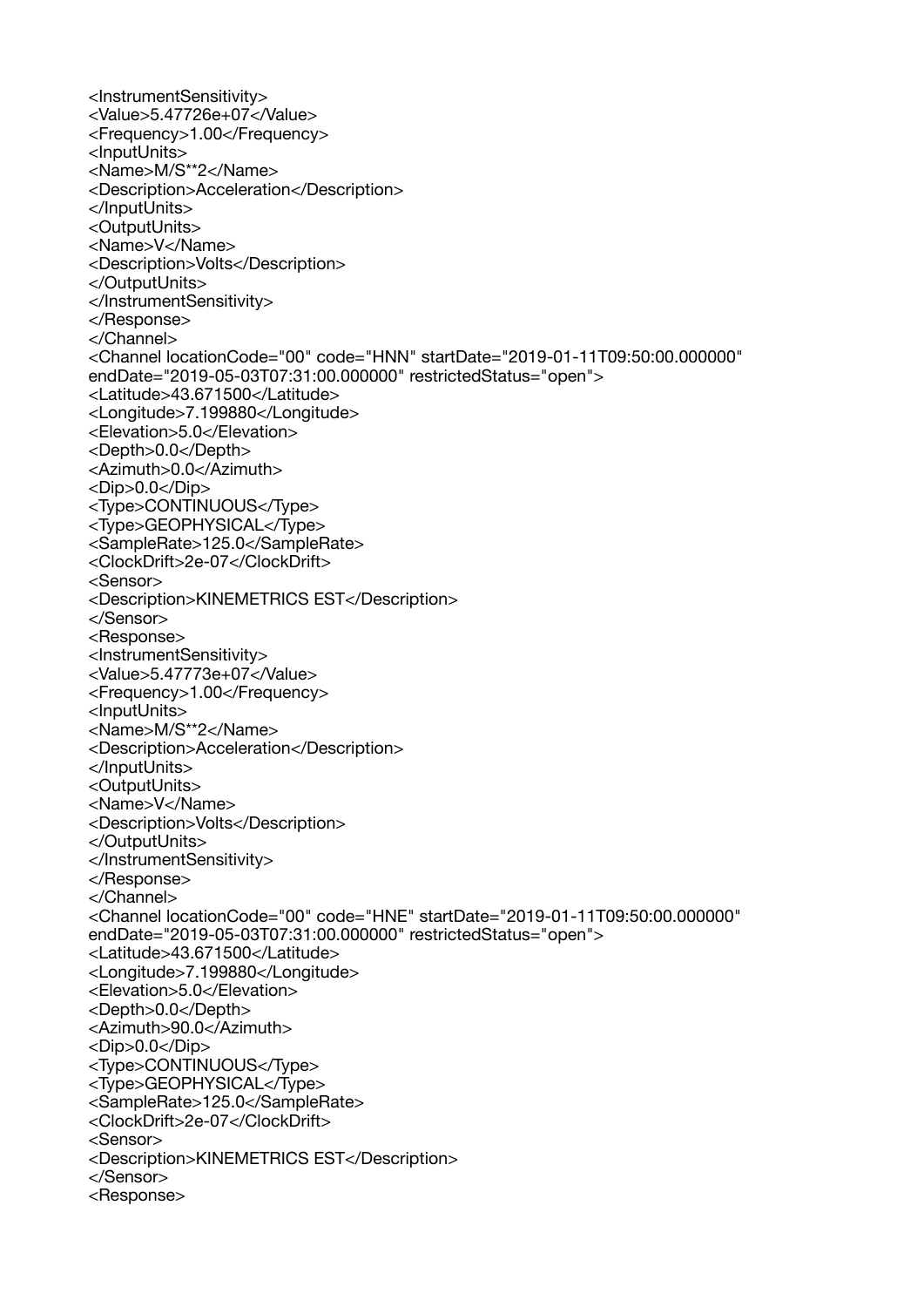<InstrumentSensitivity> <Value>5.4705e+07</Value> <Frequency>1.00</Frequency> <InputUnits> <Name>M/S\*\*2</Name> <Description>Acceleration</Description> </InputUnits> <OutputUnits> <Name>V</Name> <Description>Volts</Description> </OutputUnits> </InstrumentSensitivity> </Response> </Channel> <Channel locationCode="00" code="HNZ" startDate="2019-05-03T07:35:00.000000" endDate="2500-12-31T23:59:59.999999" restrictedStatus="open"> <Latitude>43.671500</Latitude> <Longitude>7.199880</Longitude> <Elevation>5.0</Elevation> <Depth>0.0</Depth> <Azimuth>0.0</Azimuth> <Dip>-90.0</Dip> <Type>CONTINUOUS</Type> <Type>GEOPHYSICAL</Type> <SampleRate>125.0</SampleRate> <ClockDrift>2e-07</ClockDrift> <Sensor> <Description>KINEMETRICS EST</Description> </Sensor> <Response> <InstrumentSensitivity> <Value>5.47726e+07</Value> <Frequency>1.00</Frequency> <InputUnits> <Name>M/S\*\*2</Name> <Description>Acceleration</Description> </InputUnits> <OutputUnits> <Name>V</Name> <Description>Volts</Description> </OutputUnits> </InstrumentSensitivity> </Response> </Channel> <Channel locationCode="00" code="HNN" startDate="2019-05-03T07:35:00.000000" endDate="2500-12-31T23:59:59.999999" restrictedStatus="open"> <Latitude>43.671500</Latitude> <Longitude>7.199880</Longitude> <Elevation>5.0</Elevation> <Depth>0.0</Depth> <Azimuth>0.0</Azimuth> <Dip>0.0</Dip> <Type>CONTINUOUS</Type> <Type>GEOPHYSICAL</Type> <SampleRate>125.0</SampleRate> <ClockDrift>2e-07</ClockDrift> <Sensor> <Description>KINEMETRICS EST</Description> </Sensor> <Response>